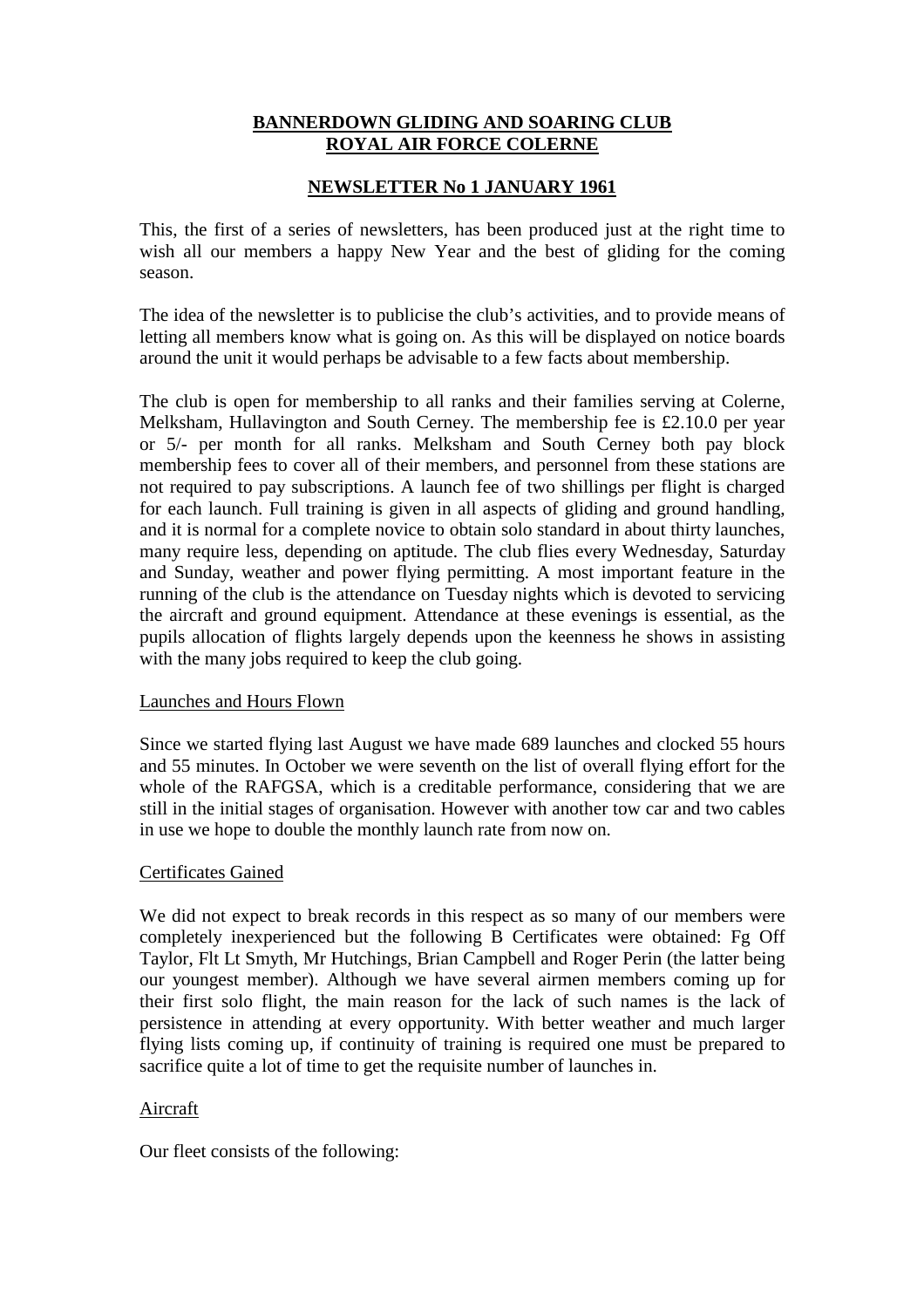| Oly 2B   | High performance sailplane                             |
|----------|--------------------------------------------------------|
| Eon Baby | Intermediate performance sailplane.                    |
| T31      | Two seat trainer.                                      |
| Tutor    | Single seat trainer.                                   |
| Cadet    | Single seat trainer.                                   |
| Sedburgh | Side by side two seat trainer (Being collected 27 Jan) |

We also fly a privately owned Olympia, and may have a further Tutor under private ownership.

### Ground Equipment

Our vehicle fleet is also growing, and we now hold two Humber tow cars, an Austin 7 retrieve car, a Ford Mercury glider retrieve car and two trailers.

### Interesting Flights

Since we have had the Olympia a certain member who shall be known as 'Cyril Stratus' has been walking around with a barograph tucked up his jumper. But although enough hot air normally rises off the unit to thermal a Hastings, our Cyril has not been too fortunate in lift, and has been unable to get enough height to make that goal flight to Hawkinge. However in spite of the weather some pretty good flights have been made, and even the old T31 has been urged to reasonable heights. To quote a few:

| $25th$ September | T31 Plt Off Prince and Cpl Barnard to 2800ft for 30 minutes. |
|------------------|--------------------------------------------------------------|
| $25th$ September | T31 Plt Off Prince and R Perrin to 2100ft for 28 minutes.    |
| $6th$ November   | Eon Baby Mr Mealing to 2400ft for 38 minutes.                |
| $6th$ November   | Olympia Plt Off Prince to 4600ft for 56 minutes.             |

These flights are particularly notable in view of the foul weather that we have been experiencing lately, and we look forward to some startling performances in our Oly when the thermals get cracking.

### Tuesday Nights

As mentioned previously Tuesday night is the 'graft night' and attendances in the past have been particularly disappointing. For the chaps who do come up and get their hands dirty we are running a flying priority roster, and attendances will be assessed for allocation of flights. This is only fair as there is always a considerable amount of work to be done, and all members are expected to help. If you do come up please come suitably attired, otherwise your 'zoot suit' will suffer.

### Payments for Flights

We have considerable trouble collecting money for flights as many members forget to pay and nip off home. It is essential that you pay for your flight immediately you land – this will help the timekeeper and treasurer in sorting out the day's takings.

#### Items for Sale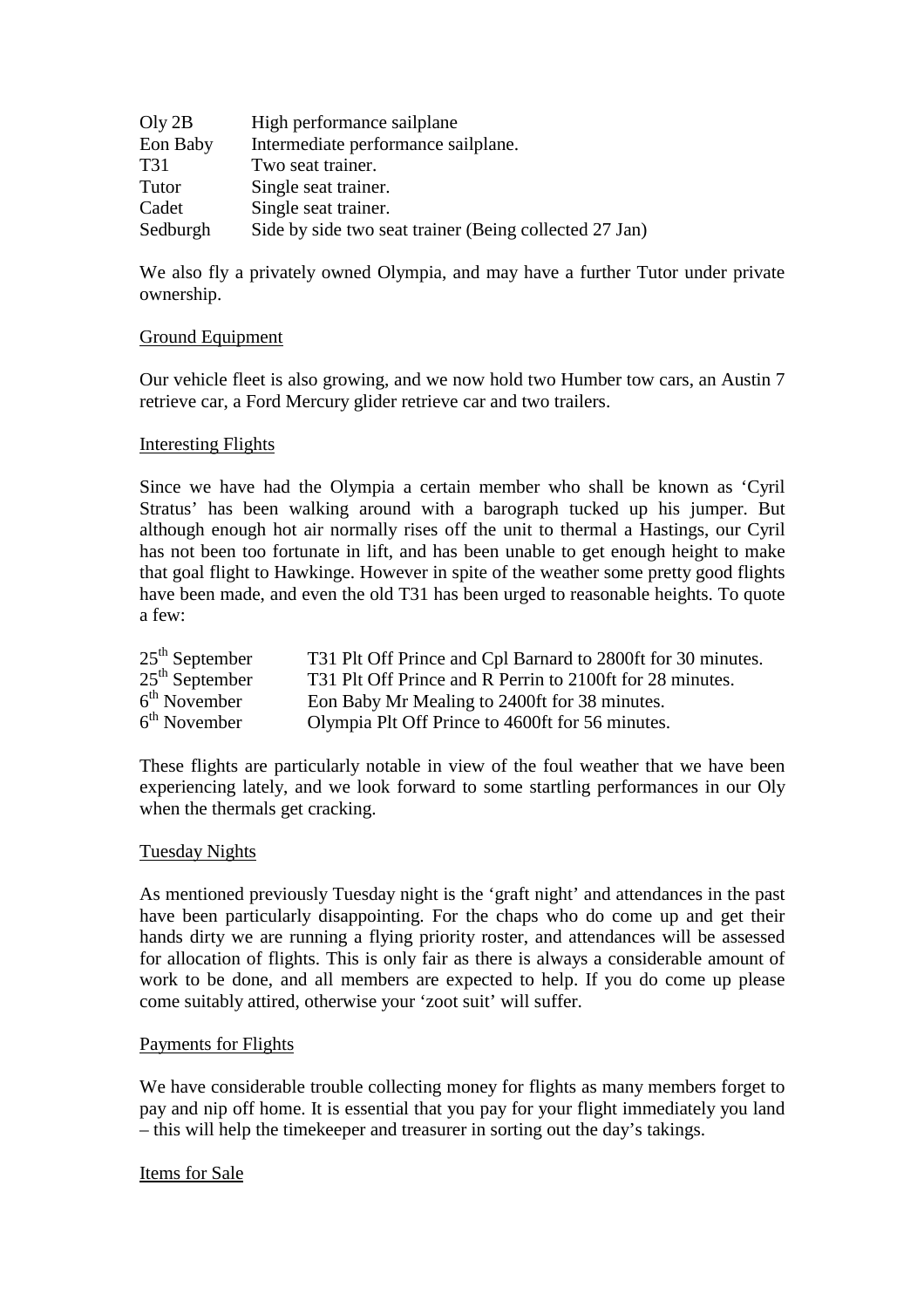The following are for sale and can be obtained from Flt Lt Perrin:

| 6d.               |
|-------------------|
| $1/-$ .           |
| $2/-$ and $4/-$ . |
| $17/6d$ .         |
|                   |

#### Petrol Economy

We were rather unfortunate last year in exceeding the fuel consumption rate of 3 launches per gallon, and we missed out on some 61 gallons when claiming Customs Duty Rebate, which cost the club some £5. There were unusual circumstances which caused this high consumption, but all the same it must be carefully watched in future and the utmost economy in the use of club vehicles must be exercised by all drivers. New techniques for launching are being evolved which should give us at least 6 launches per gallon.

#### Duty Crew

The time has now come when we will require to detail a Duty Crew, and lists will be published in the Clubhouse. We do not wish to make this to rigid, but if you can not make it on the day you are detailed, please try and find a stand in.

#### Meetings

A committee meeting is being held later this month which will be followed by a General Meeting, dates to be published later. With the start of a new year, and with ever increasing equipment, quite a lot of planning will be required to obtain maximum flying effort. Please make a point of attending these meetings as there will be many important points to discus.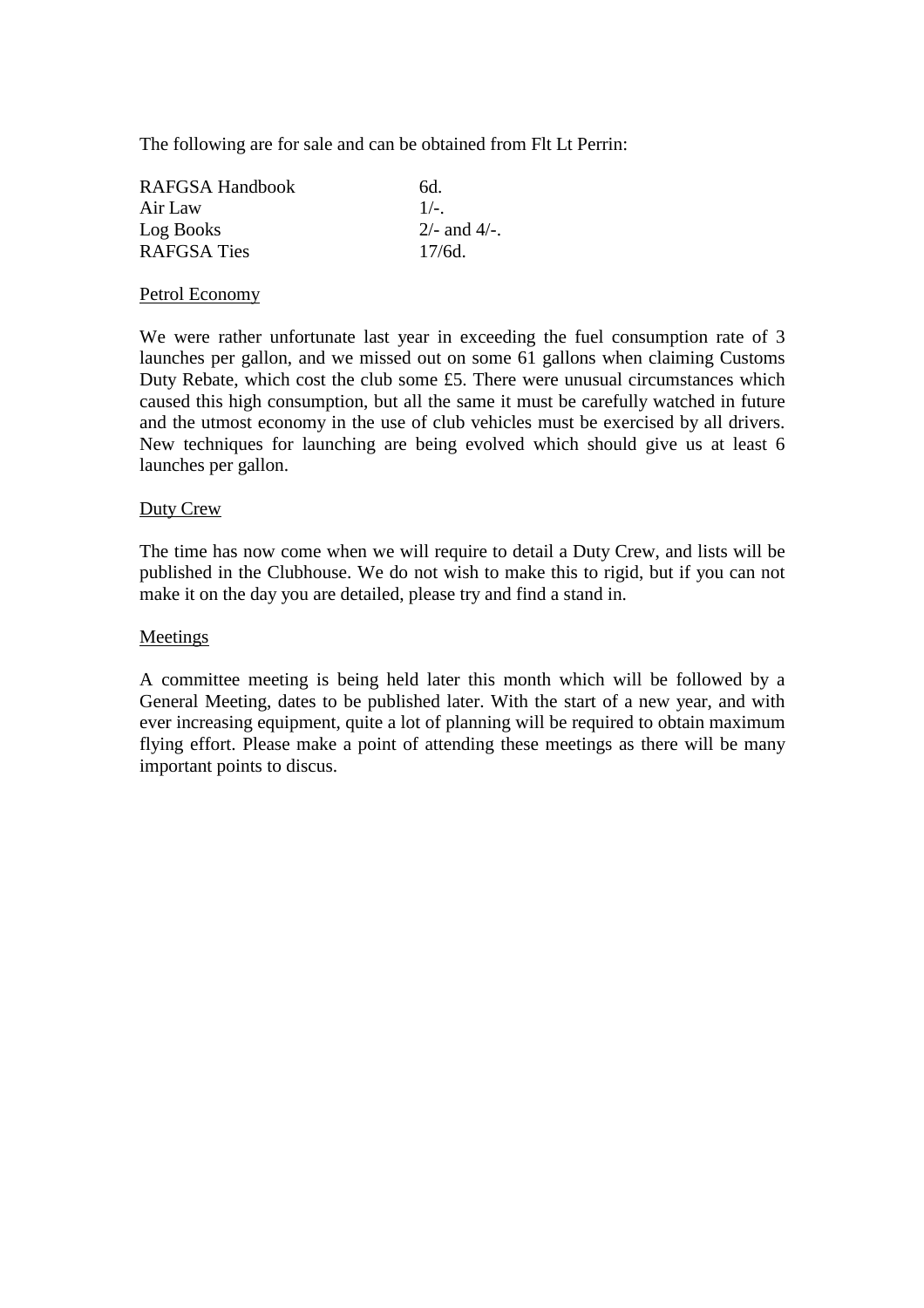## **BANNERDOWN GLIDING AND SOARING CLUB ROYAL AIR FORCE COLERNE**

### **NEWSLETTER No 2 APRIl 1961**

Apologies are made for the repeat of certain information published in the last newsletter, but so many enquiries have been received regarding membership, that the Newsletter has found to be a convenient means of passing this sort of information.

#### Membership

The club is open to membership for the following personnel:

#### Ordinary Membership

Any member of the RAF or WRAF on the active list and members of their families, over 16 years of age.

#### Affiliated Membership

Any member of the Royal Navy or Army on the active list and members of their families, over 16 years of age.

#### Associate Membership

Any member of the active reserve of the RAF, R N or Army; including ATC gliding instructors, A M civillian employees, members of the ATC and CCF and members of their families, over 16 years of age.

### Special Membership

For civilians only. Strictly limited to 5% of total membership (regret all vacancies are filled at present).

The membership fee for all but Special Members is 5/- per month or £2.10.0 per year. Launch fees are 2/- per launch. Special Membership fee is £5 per year, with launch fees at 2/6- per launch. All members must produce a certificate that they are medically fit for gliding before acceptance.

Whilst basically serving the local RAF units of Hullavington, Rudloe Manor, Melksham and South Cerney, we would welcome membership from local ATC and CCF units, and units of the other services.

One word about membership for those not familiar with the gliding world. We carry no rank element. This is essential for airfield and flying discipline, where the Duty Instructor and Duty Pilot have to be nominated on their experience, and not rank. Another point to bear in mind is the amount of work required behind the scenes to keep the aircraft, vehicles and club organisation on top line. A good club member is a chap who will work willingly for six days per week, for the pleasure of a flight on the seventh day. Of all sports, gliding is the one which requires the utmost team spirit from every single member, no matter what his particular ability.

### Aircraft and Equipment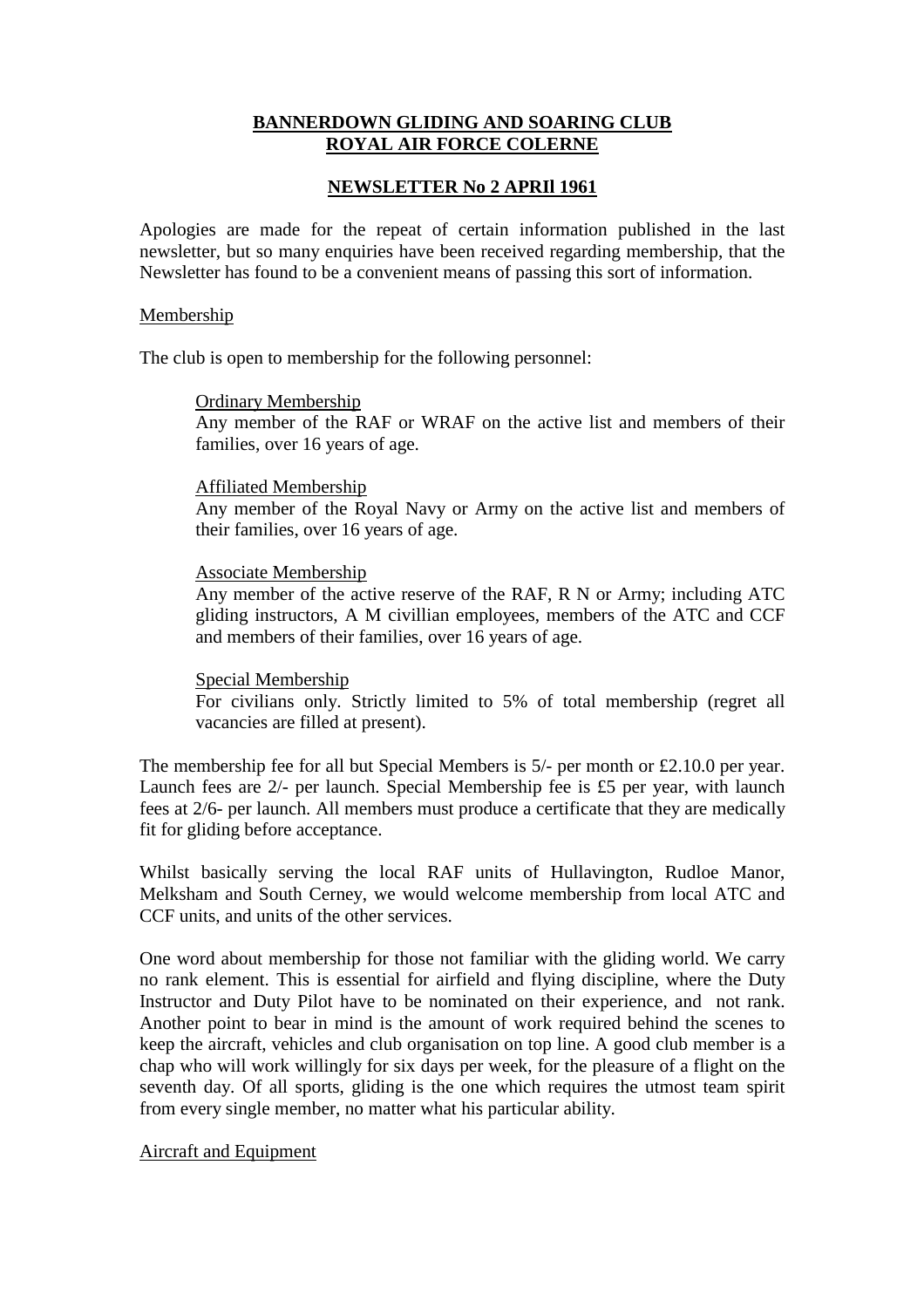We now have our full fleet which consists of a Sedburgh two seater, T31 two seater, Tutor single seater, Eon Baby single seater, Olympia single seater, and a Cadet Mk1 single seater which requires a considerable amount of work before it will be flyable.

On the MT side we have three Humber 27HP tow cars, an Austin 7 retrieve vehicle and a Ford V8 car for glider retrieve. This will give some idea of the ground tasks that we have to cope with.

#### **Accommodation**

We have been extremely fortunate in having use of an excellent hangar, and club building, the latter consisting of office, bar, and workshop.

### Flying Effort

Our flying effort is steadily on the increase as we evolve more efficient techniques, and the better weather comes along. Our launch rates since January have been:

| Month           | Launches | Hours |
|-----------------|----------|-------|
| January         | 175      | 13.42 |
| February        | 205      | 16.32 |
| March           | 478      | 42.31 |
| April (to date) | 338      | 21.32 |

During this period our first lady member went solo, Kathy Fielding gaining her B certificate. B's were also gained by Pat Patterson, Dave Ives, and Paddy Stevenson, the latter being the first nucleus of our airmen members to start climbing the ladder to higher achievements. We hope to see more on their way up in the very near future.

John Prince, who has been threatening to desert the airfield for some time now, at last found the right conditions, and disappeared into the blue, landing at Old Sarum having gained his Silver C height and distance certificate, with a height of8,200ft and a distance of 52.5 kilometres.

Although we have seen a few strange gliders soaring over the airfield, our first visitor a Skylark from Nympsfield landed off cross country, on 19th March.

With the thermals popping off daily, we should now gain quite a few 'C's in the next few weeks, and it is obvious from the number of times that the trailer lights get checked, that some of the boys will be away on cross country before long. Mysterious markings on club charts have, after investigation, proved to be pubs, rather than landing areas, but as we know, all pilots must be sympathetic to their retrieve crews.

#### Bannerdown Trophy

A very nice cup has been presented to the club by Mr Daniels. This is to be awarded annualy to the novice showing the best flying progress combined with effort on the ground. The 1960 award has been made to Frank Perrin, one of the founder members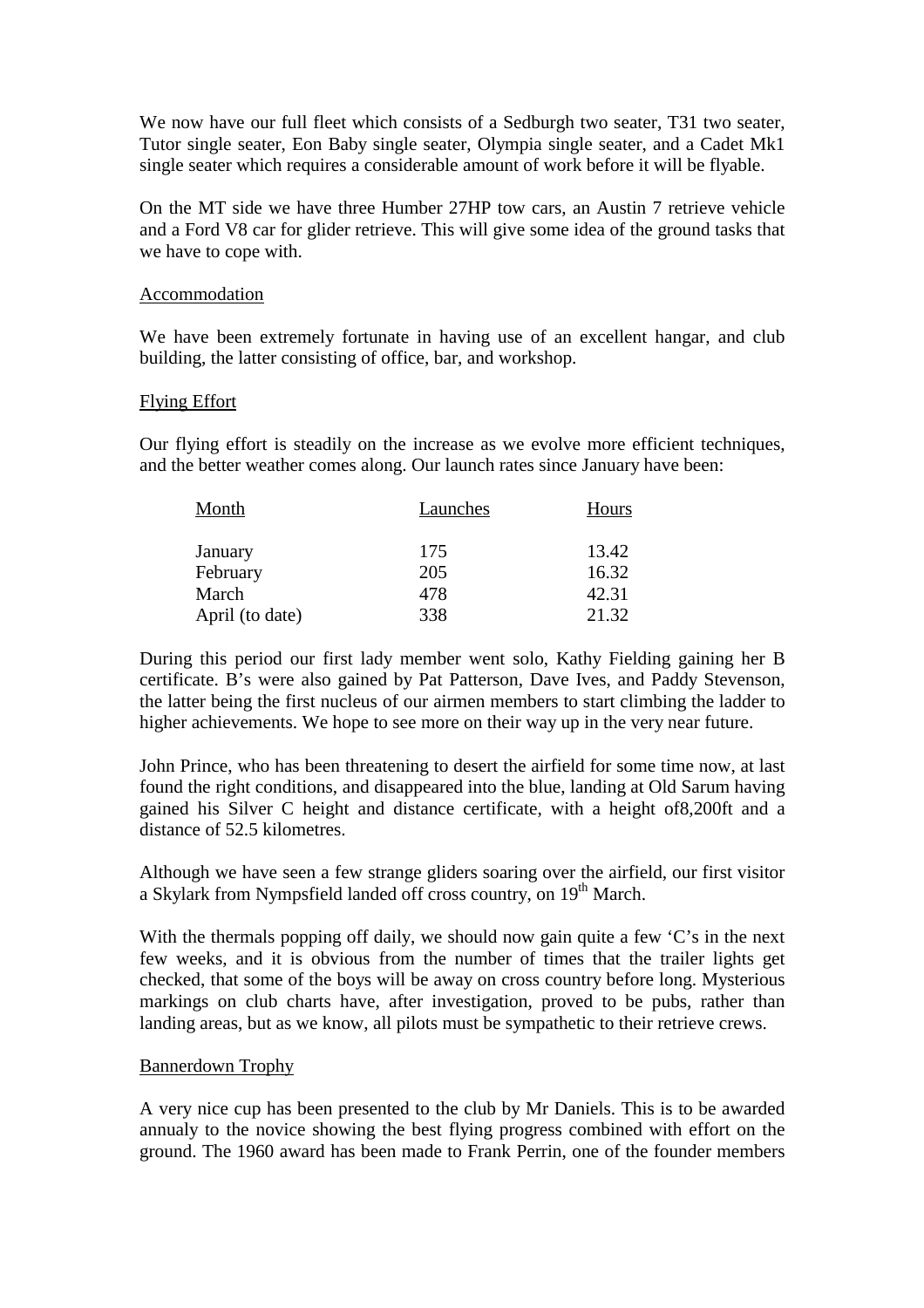of the club. It is hoped to hold a social evening on  $20<sup>th</sup>$  May for a get together, and the presentation.

The conditions laid down for this cup gives every novice member a chance of gaining the award, by his effort as a good club member, rather than being a brilliant pilot.

#### Flying Programme

The club flies on Wednesday afternoons, Friday evenings, Saturday's and Sunday's, when power flying permits. May should be our most active month, as it is p[possibly the best 'thermal popper' of the year.

#### Social Activity

We would like to build up the social side of the club, as we have the facilities (and certainly need the money). We would like a volunteer to run the bar, and if any of the wives who have kindly given their breadwinners 'pink chits', would care to avail themselves of the magnificent cooking facilities behind the bar, and knock up a few snacks for the ever hungry aviators over the weekends, we would be extremely grateful. We would also appreciate talks, lectures, or film shows concerning all aspects of gliding from any of our members.

#### General Activities

There are many jobs in the club which are vacant, and volunteers are required. These together with the present Committee Members are as follows:

| Chief Flying Instructor | Flt Lt Meddings, | $114$ Sqn. | Ext 298 |
|-------------------------|------------------|------------|---------|
| Secretary               | Sgt Bush         | 36 Sqn.    | Ext 293 |
| Treasurer               | Flt Lt Perrin    | EPAS       | Ext 226 |
| Civillian Rep           | Mr H Daniels     |            |         |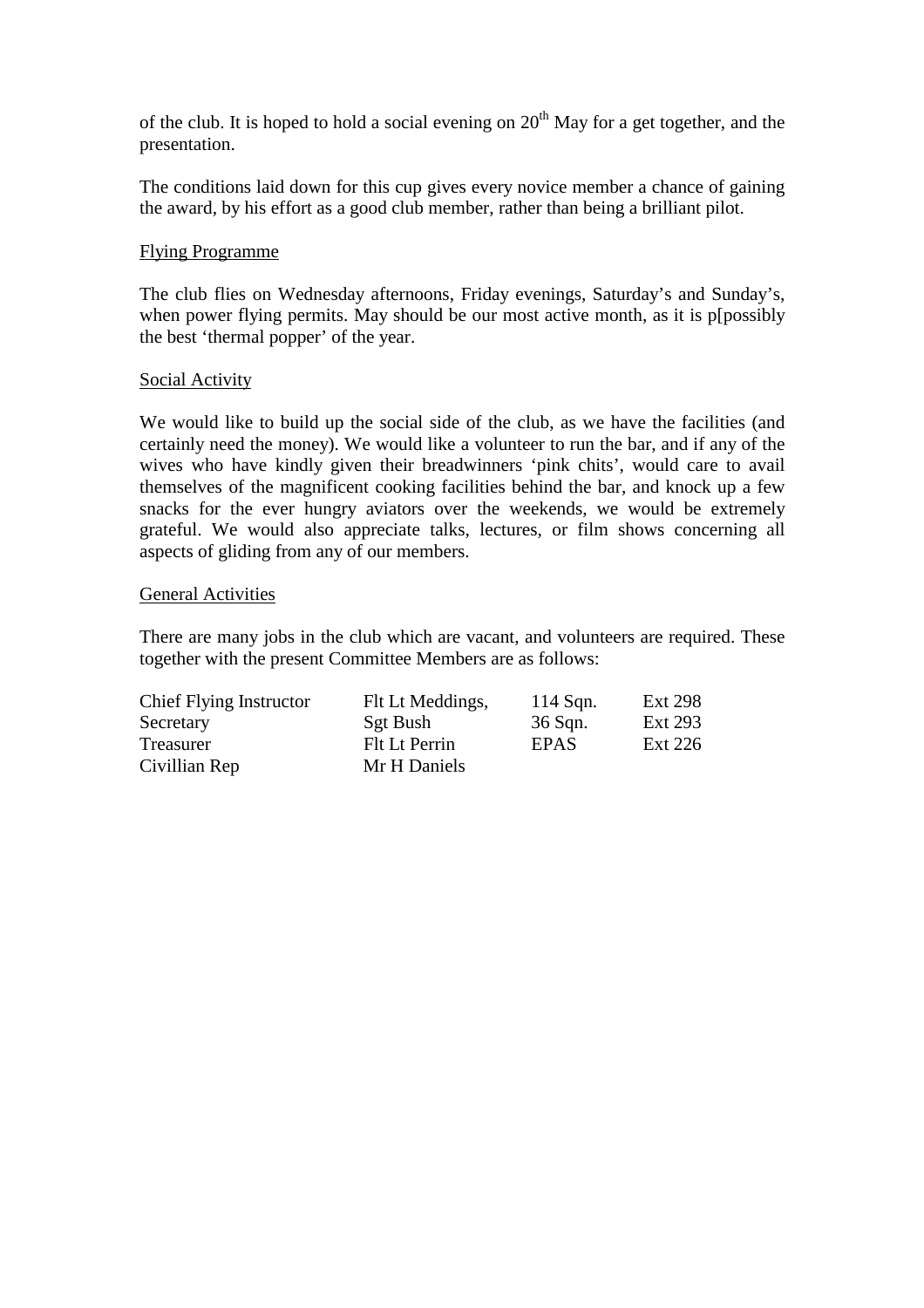# *GLIDING CLUB*

## *R.A.F.G.S.A. R.A.F. COLERNE*

## **NEWSLETTER No3 – JUNE 1961**

The May mixture did not include much rain, on the other hand over development in favourable conditions has not given many soaring days – except, of course, when we are at everyday tasks and 'humulis' floats by the hangar doors are locked.

Nevertheless we continued our good progress with 561 launches and 74 and quarter flying hours during the month. A and B certificates were gained by Bob Cockerill, Brian Chaplin and Alan Bush, and our CFI's lady, Ann Meddings (who said husbands should not teach their wives, but then we shall never know what happened up there!!). C's were achieved by Frank Perrin, Brian Campbell and your scribe. A height of 4300ft gave Gordon Mealing his Silver, and 10,700ft a Gold height for Plt Off Prince. Mistress Tutor has been fallen upon, disrobed and dismantled, overhauled, and is now 'recovering' soon to return to duty and the embrance of the newly fledged. Total energy varios have been fitted to the T21 and Eon Baby, and the pilots now regularly report red and green spots before the eyes. Post-solo training continues with side slipping, soaring and instrument practice, and the T21 is frequently inverted as Plt Off John Prince conducts graduates in their first loops. Extra keen types Paddy Stephenson and Bob Cockerill went off to live under canvas at Lasham for the Nationals to crew for Ron Dunn (Oly 460 League 1). Their longest safari was 420 miles to Tregony, Cornwall and back, from whence they returned at 6am, the next day, which was not a rest day. A minor shunt modified their tow car and an Armstrong Siddeley, and they finished the week featherbedded in a borrowed Austin Westminster. Dave Ives also joined the circus and did sterling duty with the operations squad.

Every single member is delighted to know that Flt Lt Frank Perrin was awarded the Harry Daniels trophy for 1961 as best all round novice of the year. Frank has done more hard labour than any of us on the deck; our present standards of serviceability and comfort are largely due to him and we shall be sorry to see him posted – but then Harrogate is a portal to the better things we all wish for him.

By accident, design or attrition, one tow car has become almost Grand Prix. The goggled, bone domed driver behind no screen, practically no body, a healthy exhaust and high power/weight ratio combine to give colourful site and sound to our launches. One glance at the drivers determined mien and our left hand hovers closely above the yellow knob.

During the month we welcomed an ATC unit with their own Primary glider; 4 members from Melksham, S/sgt Antley, Upper Heyford, Cpl Bunker, Andover, Cpl Bullock, Henlow, Sqn Ldr Boyer, Swinderby, Major O'Hagan, Wessex TA Centre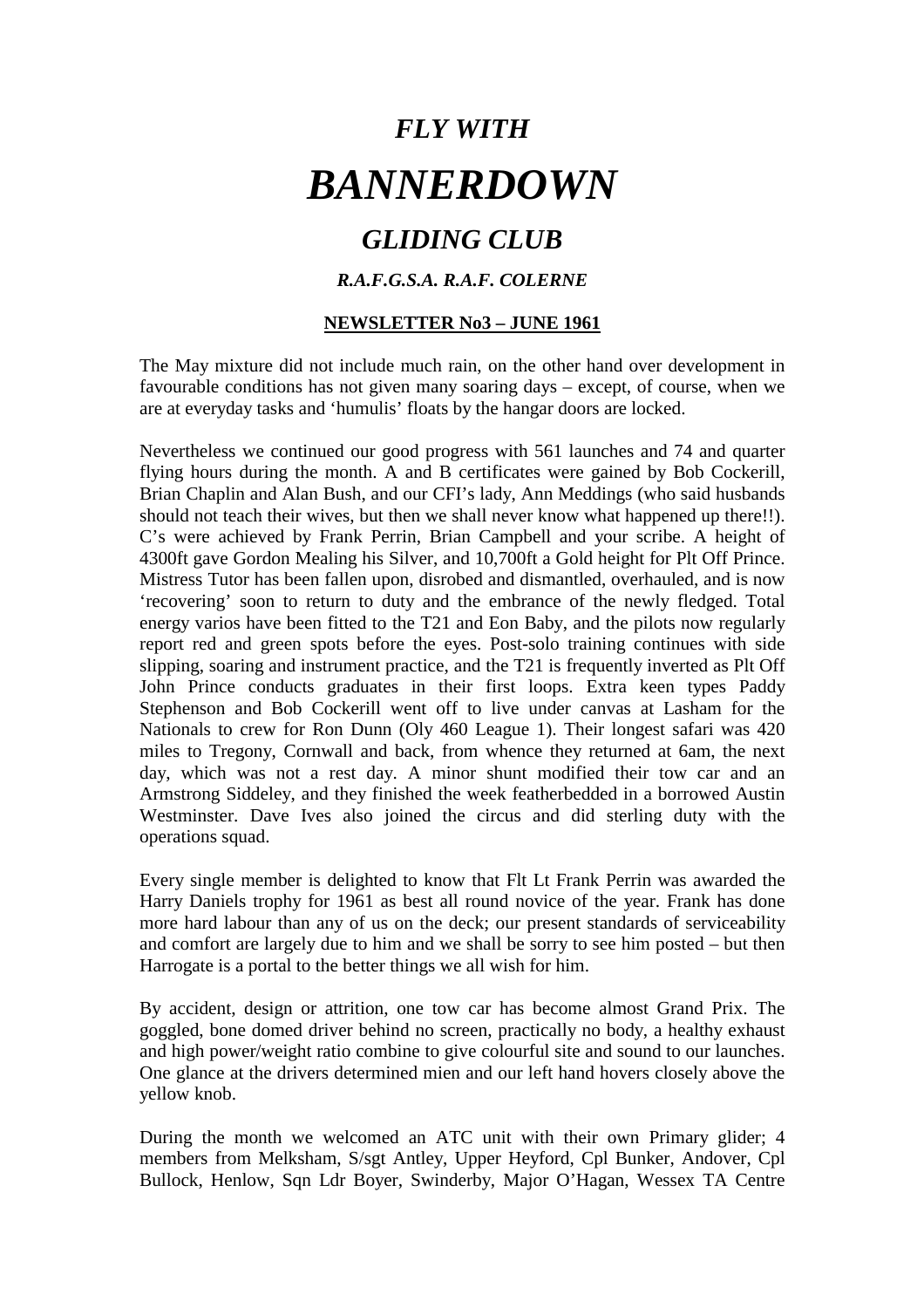and Mr Humphreys HMS Royal Arthur; also members from Hullavington; and we look forward to their continued attendance.

A small thermal popped off in the club room on Saturday 20<sup>th</sup>, after flying and developed nicely during the comprehensive evening when we saw 'Tub Collin's' Bannerdown film again, and rolled in the aisles. After respectable development however, time was called before nimbus could grow or 'thunderheads' appear.

Altogether a happy month and we look forward to increased endeavour in scraping certificates, seeking Silvers, gleaning Golds and what about a Diamond or two from our Archangels, just to make sure that the 40,000 ft barograph does really work.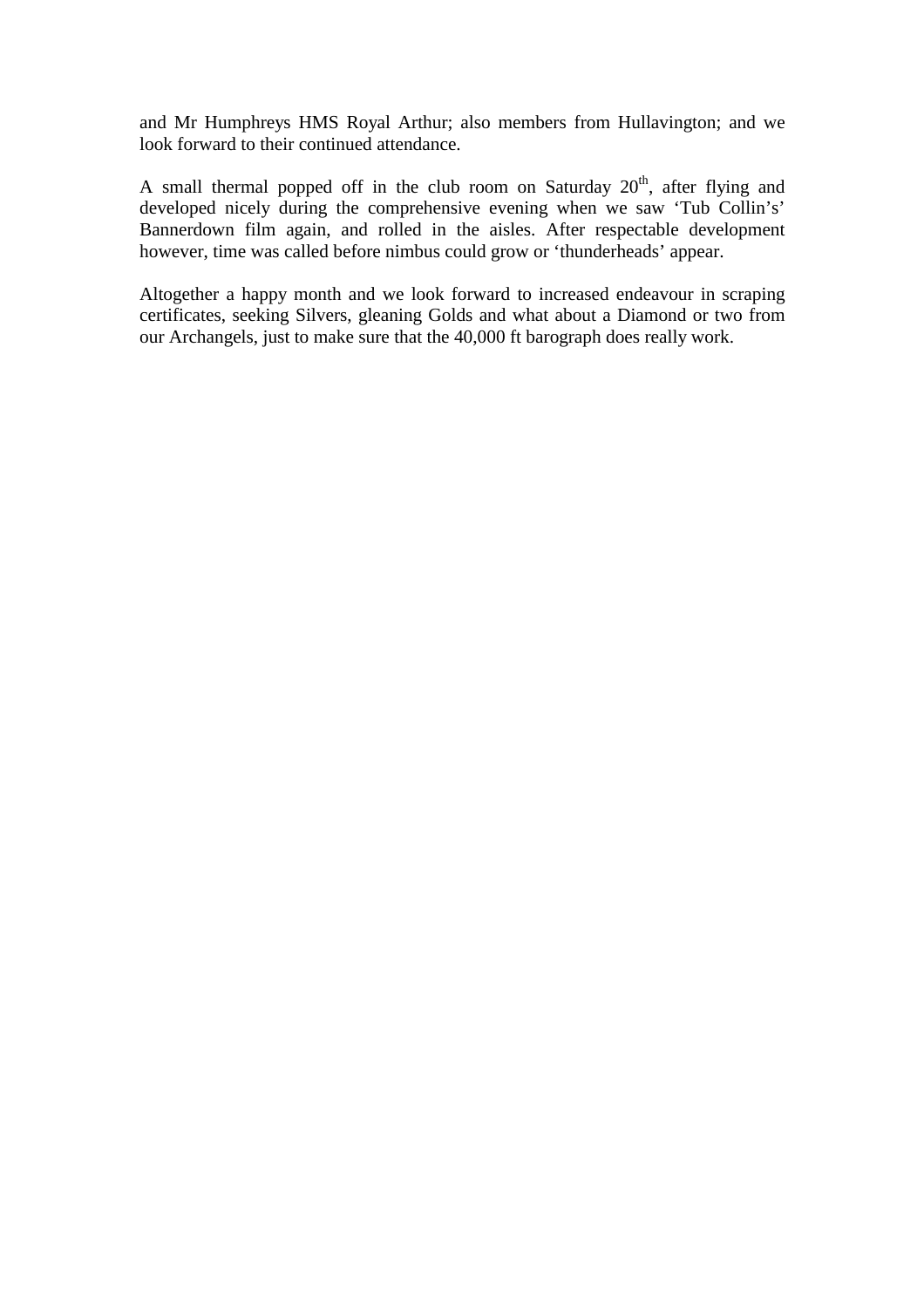# *GLIDING CLUB*

## *R.A.F.G.S.A. R.A.F. COLERNE*

## **NEWSLETTER No4 – AUGUST 1961**

It has been suggested that there is not one weather god, but two – one for weekdays and one for weekends; we think the weekend one must have a terrible liver or is it true that there is always more lift on Mondays to Fridays inclusive! Be that as it may June and July produced 767 launches and 85 hours 15 minutes and the last 3 weekends proved reasonably soarable.

Early June saw the departure of the founder member Plt Off John Prince (the original Cyril Stratus). He was posted to Ballykelly where North Atlantic depressions are required to orbit before occluding in an easterly direction. John writes to say his new club, the RED HAND (!) has not yet flown although formed in 1958. If we know J.T.P. they will be in the air in a very short time – at the double – having now the aircraft, the instructor and 130 members. We remember John's extraordinary energy and organising ability and the high standard he set himself and us and we wish him every success in his personal endeavours and service career.

The temporary absence of Mistress Tutor resulted in a sudden access of popularity for Madame T31, for solos. The old lady was urged into the air at extraordinary angles with grim determination to wrest the last foot from the groaning cable. However on July  $2<sup>nd</sup>$  when in the hands of strong man Sid Bush it was the tow car floor which gave up the struggle and for several moments Sid and Madame had a whopper on the end of their line, before hooking off. Such unaccustomed activity was evidently too much; she retired to the hangar while Miss Tutor in snazzy scarlet and silver ensemble reappeared to the delight of all. on test in the hands of Flt Lt Keith O'Brien she accomplished a brilliant pas de deux of exactly one hour, with exquisite thermalling and the newly fledged were shown that it can be done

During the period A and B Certificates were gained by R V Taylor, J Taylor and our youngest member M Yates. C's were flown by Kathy Fielding, R Perrin, B Collins, J Taylor and M Stephenson. While the aforementioned John Prince said an appropriate farewell on his last day by soaring the Oly and Sedbergh to respectable heights before conducting the T21 to 4,400 ft in the course of an hours flight.

Previous newsletters have made reference to the overriding requirements of power flying at Colerne. Accustomed to the sight and sound of Hastings activity we stood on Sunday  $2<sup>nd</sup>$  July in awe and silent prayer as one by one they took off for parts unknown. We wished them and their crews a long and happy detachment but six of the poor chaps are back already.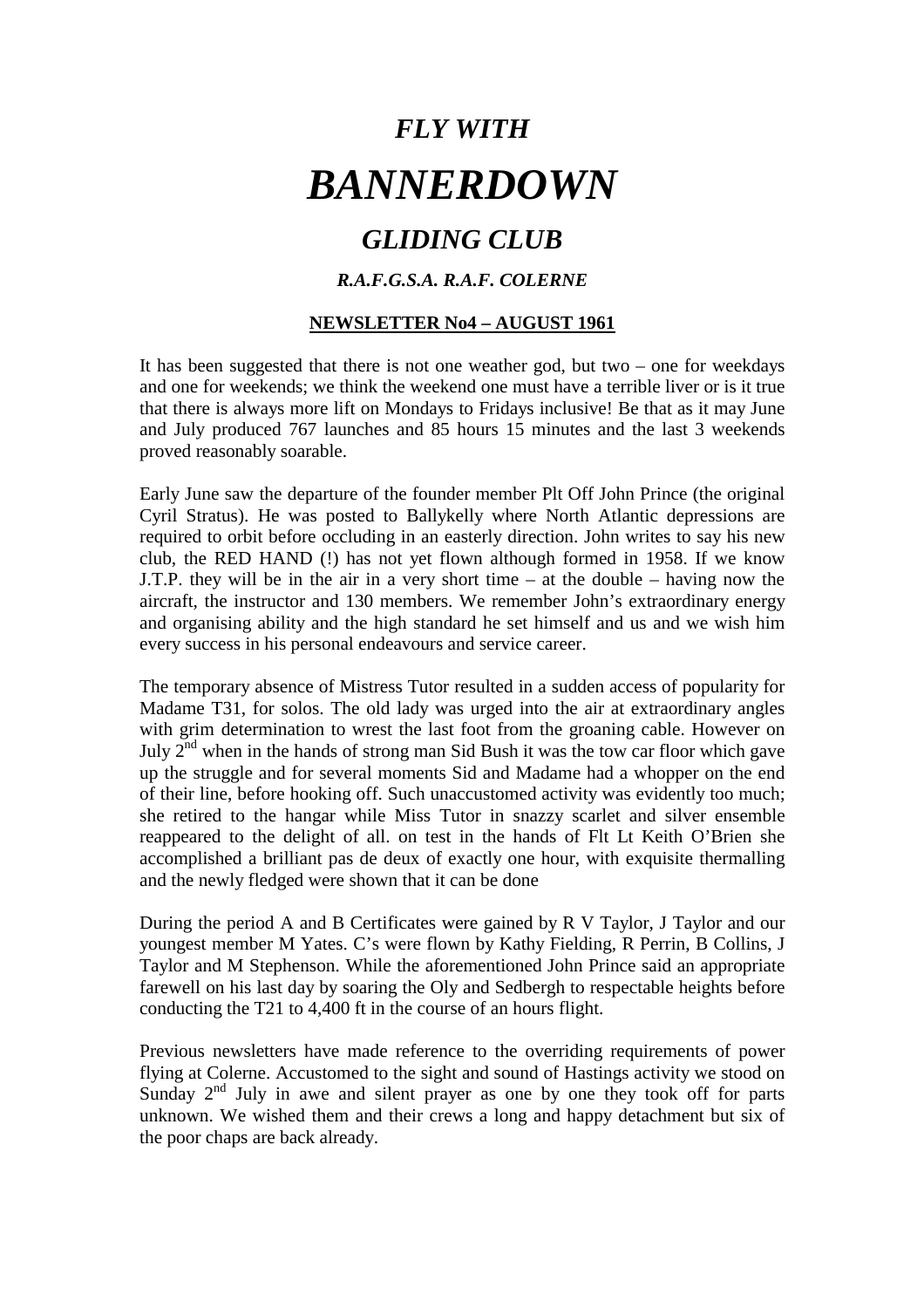During the period we have had an increase in membership and have been glad to have with us as visitors two REME members from Devizes, four UAS from Edinburgh and Nottingham, four airmen from RAF Locking and Mr Wheeler 93 ATC Sqn, Bath.

On Saturday  $22<sup>nd</sup>$  July we welcomed with great pleasure the one and only John Willie – Sgt J S Williamson, National Gliding Champion – who came to categorise Alan Yates. We are glad to have Alan's membership and experience – he flew his first solo in 1938 and his silver in 1949. Since then over some 300 hours he has flown many aircraft types, taken part in championships and contributed to national gliding affairs.

Recently we were taken aside by a visitor af6ter he had enjoyed his first turn with a demand for a sure fine formula for the C Certificate. This is of course the sole perogative for our hard working and very able instructors but after considerable research we humbly offer the following.

 $C = (DI + TLP + LG + CA)$  => 900 CMLS.F.

| Where: | DI   | $=$ Daily Inspection       |
|--------|------|----------------------------|
|        | TI P | $=$ Tow to Launch Point    |
|        | LG   | $=$ Good Launch            |
|        | CA.  | $=$ Co-operation from all. |
|        | F    | $=$ Fumble Factor          |
|        |      |                            |

HOW IS YOUR 'F'?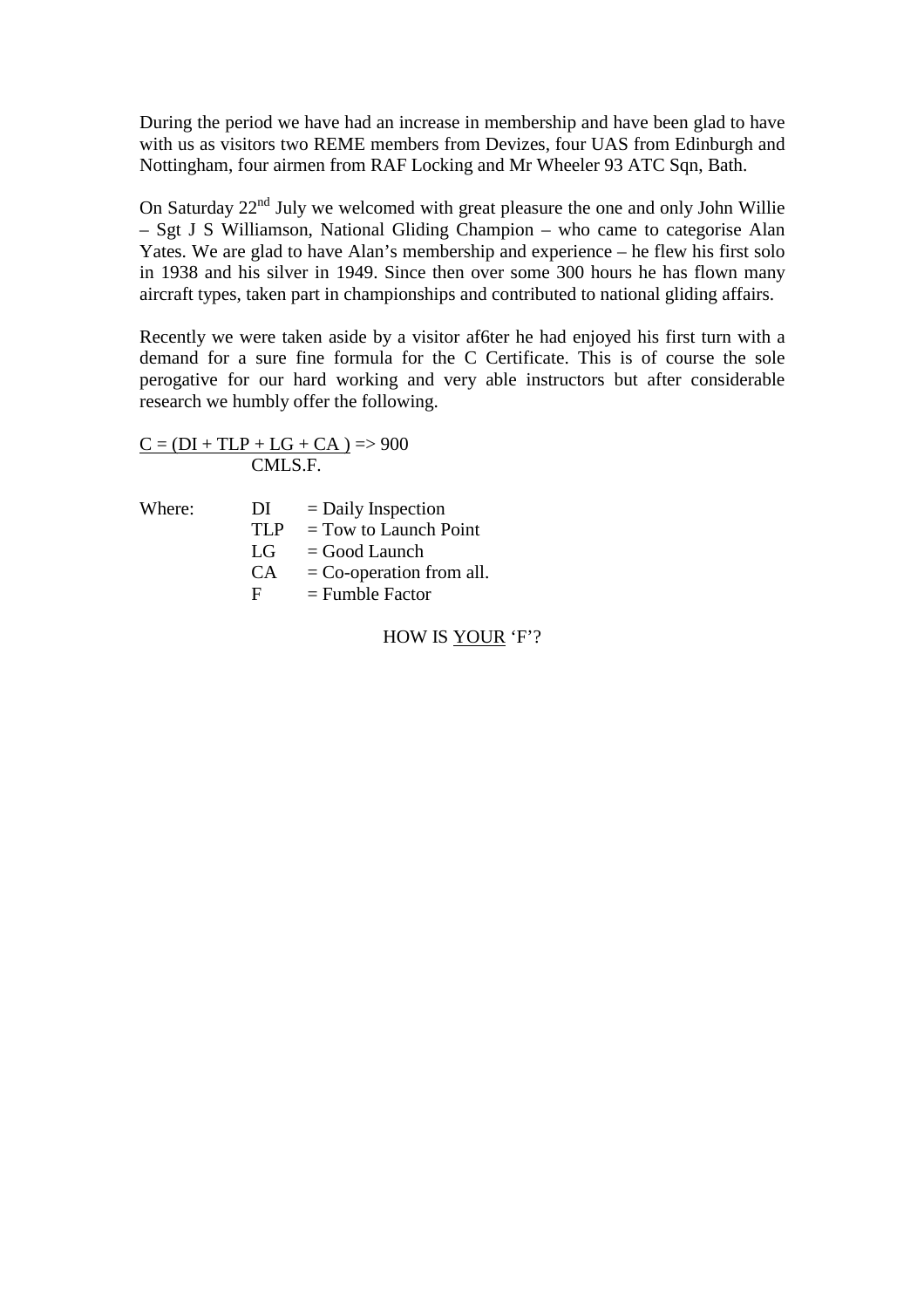# *GLIDING CLUB*

## *R.A.F.G.S.A. R.A.F. COLERNE*

## **NEWSLETTER No5 – OCTOBER 1961**

Summer madness seems to have passed us by, but progress has been maintained and in the full gamut of the weatherman's repertoire we logged 726 launches and 84 hours in August and September.

During the preceding two months we missed the presence of our CFI Ed Meddings who was driving Hastings aircraft in foreign parts, but he returned at the beginning of August to declare a gold triangle the following week. Sad to relate however he did not bring back enough tropical air, and with a hard scrape, marginal conditions put him down after 45 miles. We also missed two other friends, the Perrins – per at fils – who left in typically modest fashion on posting to Harrogate. We have already said a sincere thank you to Father Frank for his work with us; son Roger was a gliding type in the real sense of the word, who did far more than his share on the deck, labouring many long and dirty hours to ensure tow car serviceability for us all. However, Roger said goodbye in fine fashion by soaring the Eon Baby for 1 hour 1 minute and we wish him the best luck in the future.

Recent pages of the flight authorisation book make interesting reading and we are glad to record A & B Certificates by G Millington, D Werb and J Whelan and C's for R Patterson and B Chaplin. On August  $7<sup>th</sup>$  Alan Yates declared Great Yarmouth and missed by only 30 miles. This effort brought forth a dramatic headline from our Bath and Wilts Chronicle – 'Pilot's lone struggle amid clouds' with equally interesting description. Alan later told his own story on the BBC Home Service, but the one we should like to hear unexpurgated would be that of Brian Campbell and Co. The retrieve crew, who needed radar for the last 40 miles of their night retrieve and ran out of fuel and sparks at the guardroom at 05.30 am. Later in the period Alan found really good conditions and flew Upavon and return in 2 hours 8 minutes.

There was a Committee Meeting on  $25<sup>th</sup>$  September, and among other business the following matters were decided:

Review of launch, flying and retrieve charges.

- a. Launch fees. ordinary and affiliated members and youth members of the CCF and ATC 2/- per launch. Other associate and special members 2/6- per launch
- b. Flying fees. maximum charge per flight £1.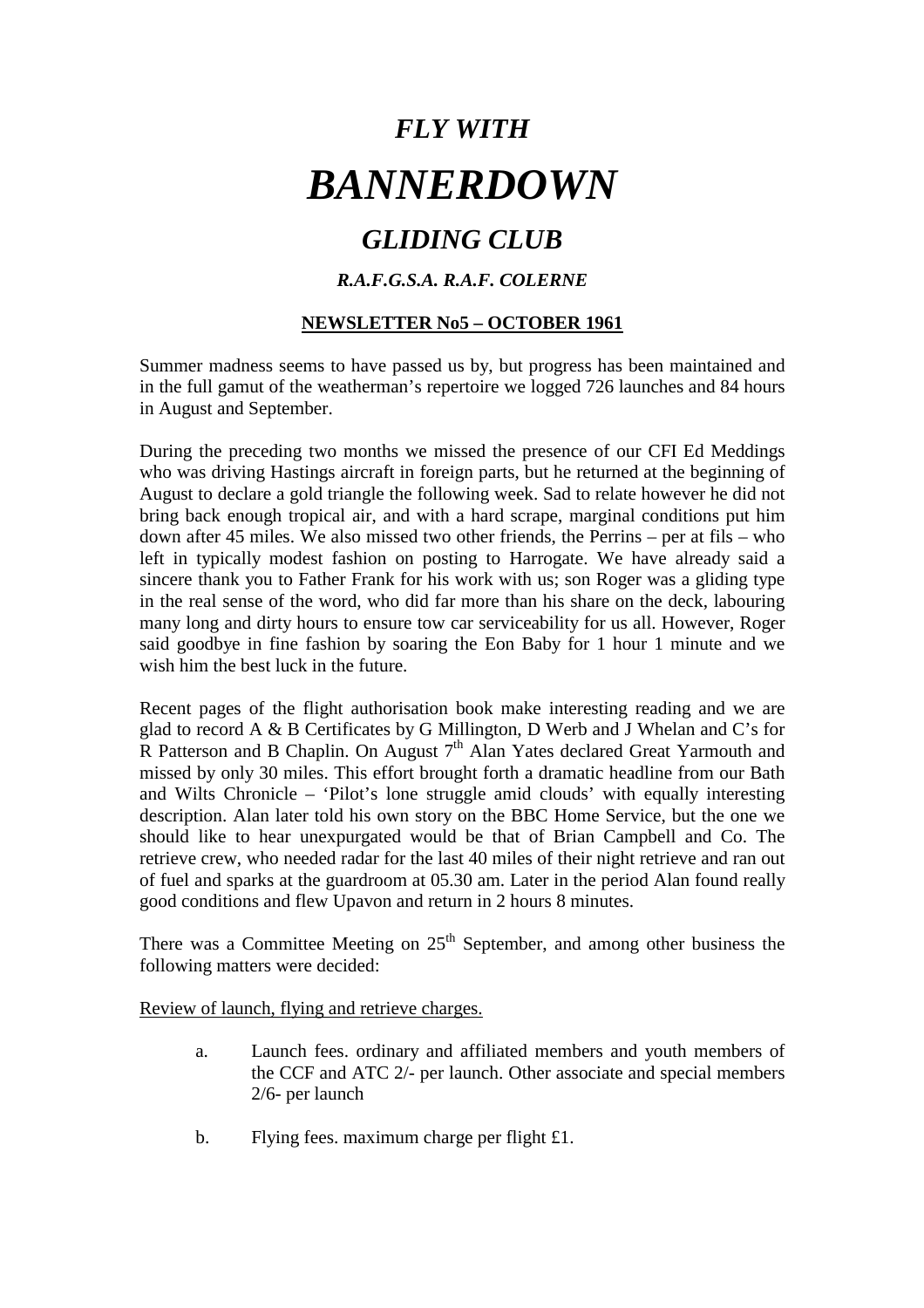c. Retrieve fees. officers and their families and civilians in all categories of membership 6d per mile for the first 100 road miles and 4d per mile for subsequent mileage. Other ranks and their families ATC and CCF cadets 3d per mile.

It is some time since we wrote about the charges for flying and we feel it should be said again that a launch fee of only 2/- is extraordinarily cheap. In civilian clubs the charge varies from 4/- to 8/6 there is no doubt that gliding in the GSA offers a wonderful opportunity to fly at negligible cost and we should like to see even more members from the stations we serve.

Our equipment has continued in full utilisation; the Austin 7 was broken up and a motorcycle substituted for cable retrieve. Subsequently this caught fire and pending its repair a Morris Minor does good service. A most impressive looking Rover has just been presented to us, but we have not yet time to try it out. The Eon Baby is back from the menders after having a heavy landing and is awaiting a major inspection. It is hoped that the breakage of runway lights will now cease with the provision of packaging, temporary, resilient, protective, circular (old tyres). If this is effective it will enable us to return to the main runway operation and thus get maximum height on launches in the prevailing wind direction.

During the period we have had a number of visitors and many applications for membership including 2 more from Locking. We are particularly glad to have Sqn Ldr Max A Bacon, Cpl Bill Longley and Cpl Warwick Fleming with us as members as their wide gliding and instructors experience will be of most value to the club, affording the membership an even higher standard of help and instruction.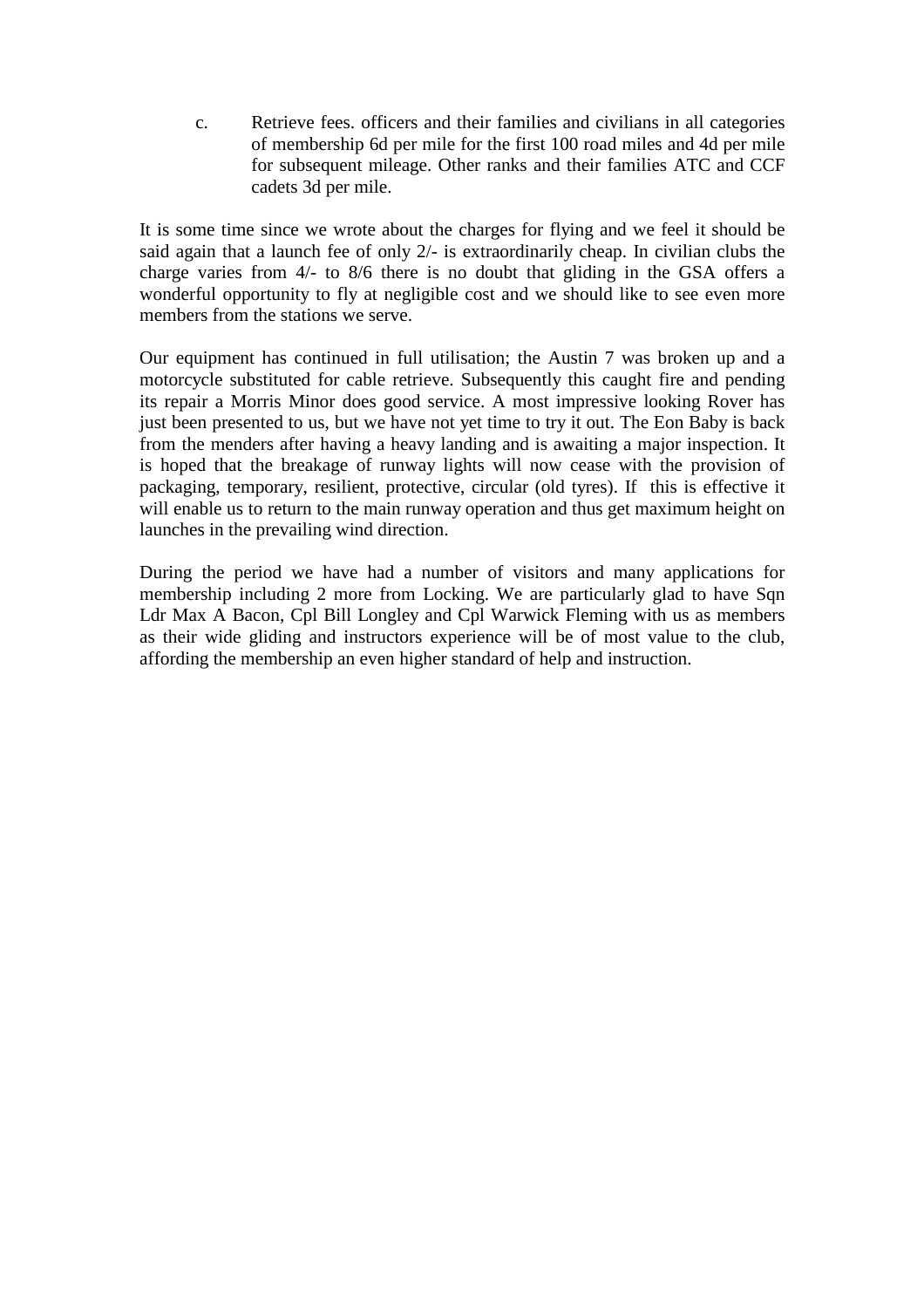# *GLIDING CLUB*

## *R.A.F.G.S.A. R.A.F. COLERNE*

## **NEWSLETTER No6 – DECEMBER 1961**

It seems from Phillip Wills' new book 'Where No Birds Fly' that Tuesday is the best day of the week for gliding. At first this news confused us more than somewhat for we were firmly convinced that Monday had it by a large margin, but then the penny dropped – the Tuesday rule takes care of Bank Holidays! Not withstanding Tuesday's, clamps and early dusk we observed Prince Phillip's digital dictum by clocking 24.5 hours and 319 launches in October and November. This could have been better but our Sedburgh is away being mended, soon to return we hope, when your scribe will emerge from deep disgrace and the aviators from plaster jackets.

During the period personal achievements were fewer than usual but on 29<sup>th</sup> October Steve W-F angled for 40 minutes and 51 minutes in the Oly returning with graphic description of the gold fish that got away and making muttered reference to battery trouble. November 25<sup>th</sup> was a good day for Kath Fielding who is a slim 8 stones. On the word from Bill Longley she had much advice and many offers of help in donning the parachute preparatory to her first flight in the Eon Baby, seated on a thick sponge cushion, backed by three blankets and carrying a pocket full of spanners.

However it is a great pleasure to report that activity on the deck has increased, with majors and minors carried out by our proud new J/T Paddy Stephenson and his helpers, while Vince Griffith, Bob Cockerill, Brian Campbell, George Millington and Percy Hoyle have slaved away at the MT. Now with the addition of a Ford V8 our tow cars are in triplicate and the Rover with healthy exhaust is operating on cable retrieve. At a recent instructors meeting opportunity was taken to review operations generally and a new duty roster will ensure an early start to flying. It was also decided that each student should carry his logbook at all time to be presented before flight so that progress can be noted. This will be a great help to students, ensuring good continuity in their instruction.

Another set of notices on the board promises interesting activity as expeditions are to be arranged for ridge experience, while a small band of hardy souls has opted for a week at the Long Mynd on Wave Safari. This commences on January  $1<sup>st</sup>$  when no doubt long underwear and parkas will be the order of the day.

Our Committee has been reshuffled and new office holders are: -

| President:                    | Air Vice Marshal P Wykeham |
|-------------------------------|----------------------------|
| Treasurer:                    | Sqn Ldr Max Bacon          |
| <b>Asst Technical Member:</b> | $J/T$ J W N Stephenson     |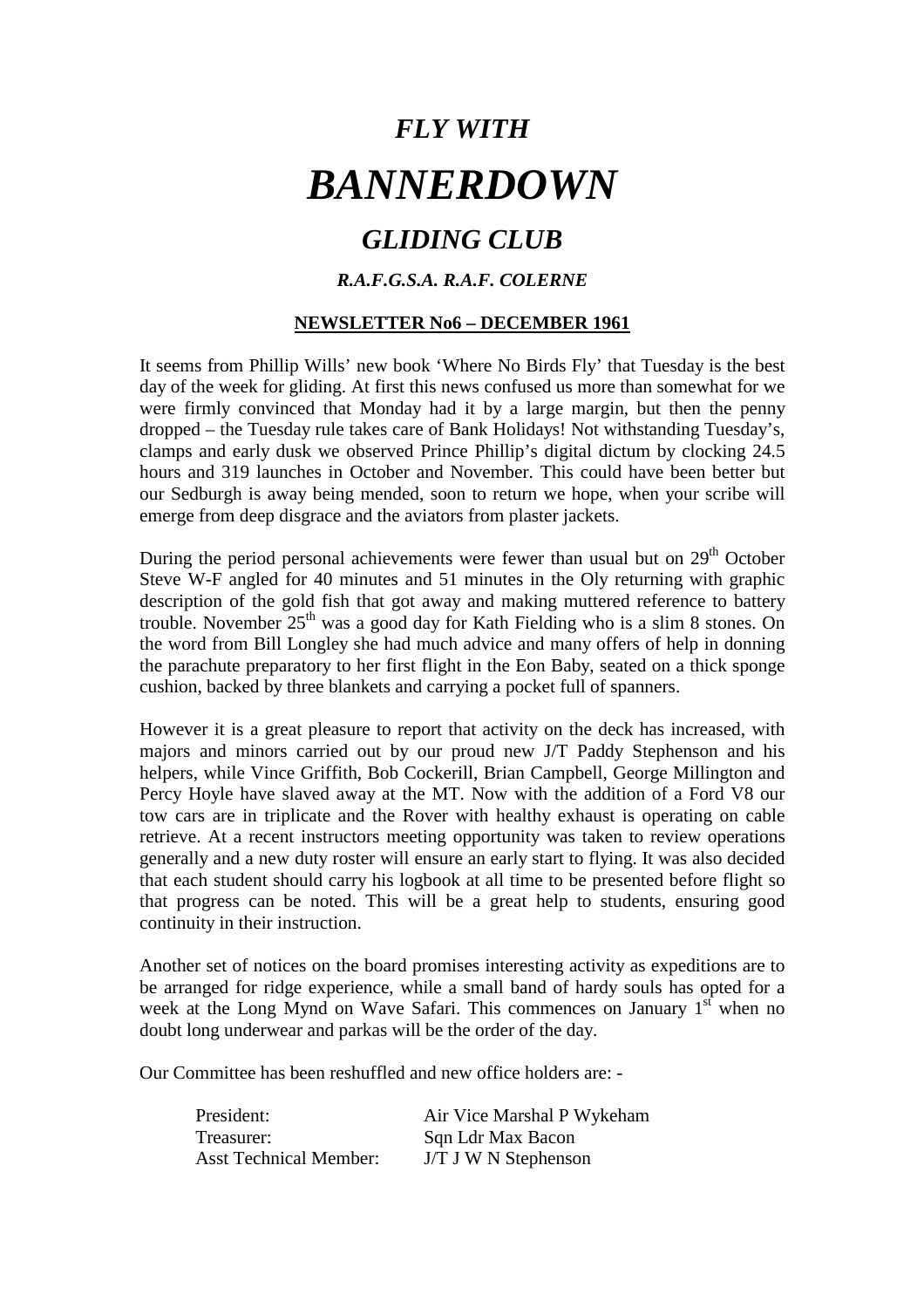After Christmas festivities we hope that all members and those readers who have been thinking about it will make a New Year Resolution to start serious training. Take our tip – THIS is the time to get cracking. Steady flying in January and February with a progressive programme will ensure you will be ready to soar in the spring and take advantage of what are often the best conditions of the year.

### DAZZLE YOUR FRIENDS THIS CHRISTMAS BRUSH UP YOUR GLIDEN VOKKABULARIE….NOW!

Recently we attended at great expense, a highly scientific symposium on gliding held in the Neinmotorflugelplatz at Prangd, in the Keitz Mountains. In advance of the papers which will doubtless be circulated we offer members the following glossary (to be learned by heart before their next flights!)

| <b>CFI</b>            | Ein Obergruppenglidenfuehrer fur Klotz.              |  |  |
|-----------------------|------------------------------------------------------|--|--|
| Towcar                | Das Upflingerwagen.                                  |  |  |
| Winch                 | Das Standenjerkeupflingermachine.                    |  |  |
| Bat                   | Das Fingerautensein.                                 |  |  |
| <b>Bungey</b>         | Gummiautflinger<br>pattenbacker<br>Das<br>mit<br>und |  |  |
|                       | bestoflucken.                                        |  |  |
| <b>Small Cumulus</b>  | Das Liftenkeinderklaud.                              |  |  |
| Cumulo-Nimbus         | Das Guldenseeupflingerklaud mit                      |  |  |
|                       | halengrosserbumpenlaundkrakker donner und blitzen.   |  |  |
| <b>Control Column</b> | Das Puschenpullen und Schovenwerke.                  |  |  |
| Pilot in Crash        | Ein Schweinhundsadder und weiserklot.                |  |  |
| <b>First Solo</b>     | Kleimendeivenweevenfurstbumpensitz<br>mit<br>Das     |  |  |
|                       | Laudscheer.                                          |  |  |
| Cable Break           | Das Weirschnapps mit Kursenwaren.                    |  |  |
| Landing Out           | Das Unterschootenscheerbadluckensitz.                |  |  |
| Blind flying          | Das Neinpeepergliden mit Turnenschlippengessenklok.  |  |  |
| Navigation            | Das Hittenmissenfingerkrossenschteerenwerk.          |  |  |
|                       |                                                      |  |  |
|                       | Not forgetting the important:                        |  |  |
|                       |                                                      |  |  |
| Clubhouse             | Das Beerundleinschootenhaus.                         |  |  |

We wish you all much happiness this Christmas and lots of uplift joy in 1962.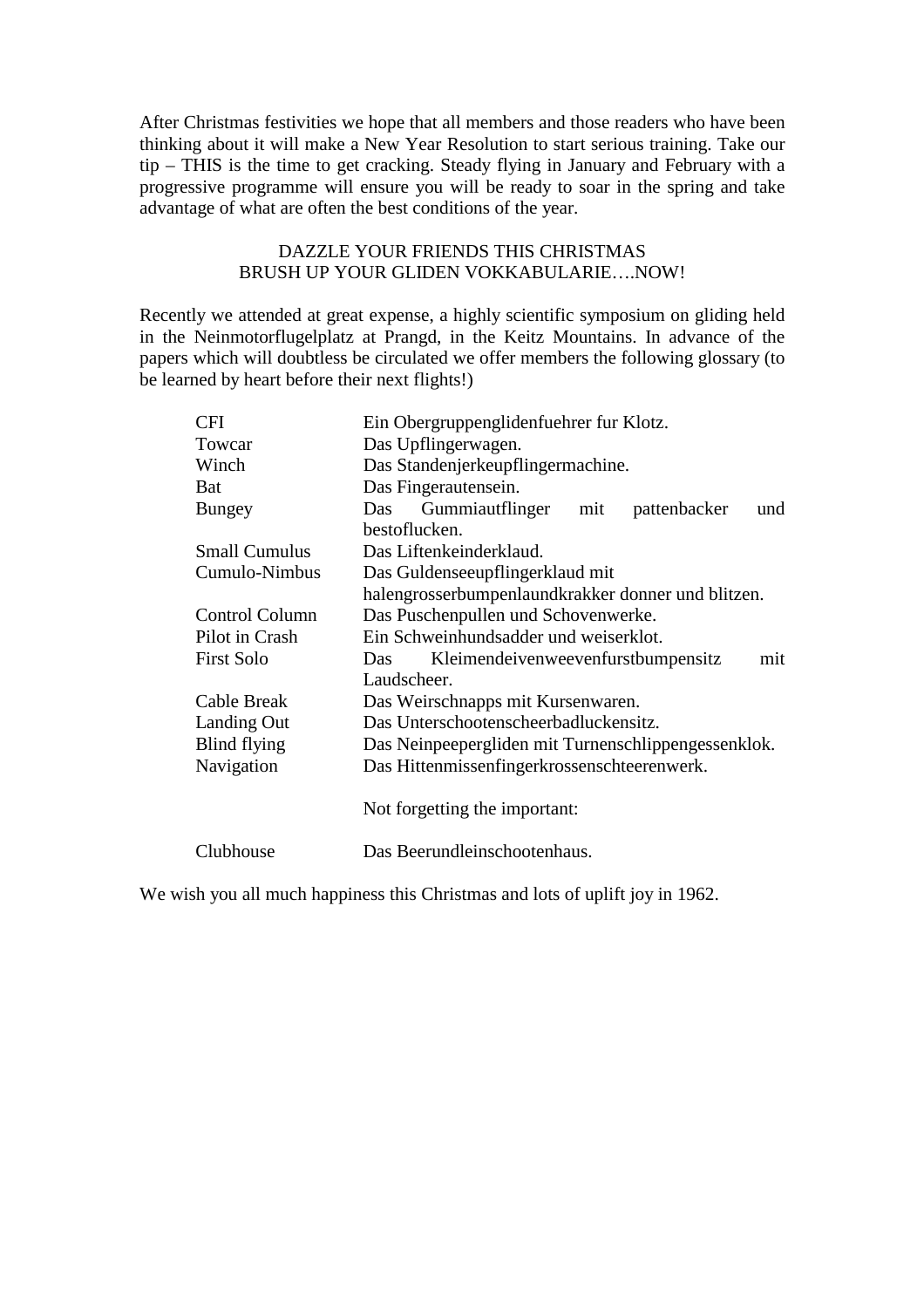# *GLIDING CLUB*

## *R.A.F.G.S.A. R.A.F. COLERNE*

## **NEWSLETTER No8 – FEBRUARY 1962**

Please be not misled, gentle reader, by the colour of our heading even through we do have Irish connections and it is St. Patrick's Day next month. To check your colour vision be sure to buy the next and subsequent issues.

In our first full calendar year of operations ending 31 December we flew 383 hours from 3797 launches and gained 17 A, 17B and 10 C Certificates, I1 Silver and 1 Gold Leg; total cross country miles 300.

The launch total in 1960 was exceeded by only two GSA clubs and it will be interesting to see how we compare for 1961. Our flugelmeisters have set a target this year for 5000 launches and if the weather gives us half a chance we shall achieve it. Perhaps the only imponderable is the station power flying requirement but a few lost hours on that score is small enough price to pay for the opportunities to pursue our sport and the facilities at our disposal.

The last two months have seen the nadir of our aerial activity for which celebration and precipitatich must share the blame although maybe the January sales cost us a launch or two. Nevertheless it was certainly a pleasure to see a number of new members after Christmas. These are obviously wise and wily birds who will be ready to soar with the swallows and we congratulate Major O'Hagan, the first with his A & B.

In the last week of January we employed a new launching procedure (here's the commercial) – copied from the Cornish GC with acknowledgements – and find that our launches are the smoothest and the best ever, with if anything an improvement in the rate.

Lack of VMC however has been no deterrent to our hardcore; the Oly has been majored and the T31 refurbished. Tow cars have been stripped, reconditioned, rewired and repainted. A structure that started life as a police box will soon become a mobile flight office with all mod cons, including, we hope an anemometer. Courses for instructors are being arranged and generally enthusiasm is bubbling nicely. At the time of going to press we have not heard Vince Griffiths' comments on the collection of the T21 from Yorkshire when a wheel came off the trailer, but if they are printable we will include them next time. Those who worked also played – at a social evening on 16<sup>th</sup> December. Steve WF and Alan Yates showed their colour transparencies and there were fun and games – recorded for posterity by Paddy's late night picture service.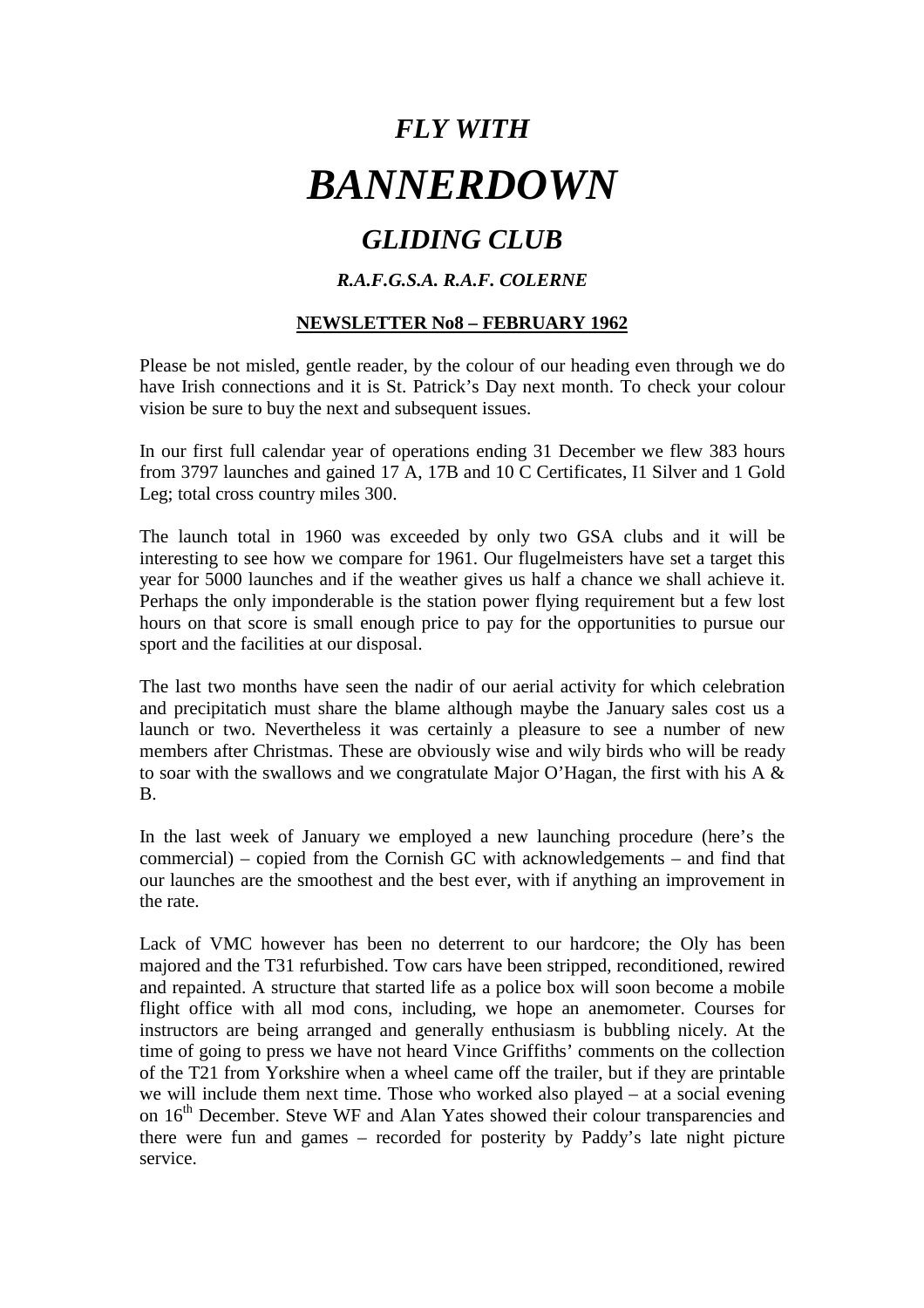At the last committee meeting thanks and good wishes were offered to Keith O'Brien who is posted away to drive Argosies, hearty congratulations and a real welcome are extended to Steve WF as our new Deputy CFI; already his energy and enthusiasm have infected us all. Consideration was given to publicity and activity in 1962 and a sub committee nominated to select the winner of the Bannerdown trophy for 1961. For new members and readers – this trophy, given by Harry Daniels, is awarded to the novice who during the year has put up the best performance both in the air and ON THE GROUND.

Earthbound and chairborne in January we may be, but the shortest day has gone, the catkins are in the hedgerows; the forecaster who says 'good day gentlemen, good sailing' is surely one of us as was the poet who wrote:

 Oh I have slipped the surly bonds of earth And danced the skies on laughter – silvered wings, Sunward I've climbed and joined the tumbling mirth Of sun-split clouds – and done a hundred things You have not dreamed of – wheeled and soared and swung High in sunlit silence

John Gillespie Magee (1922 – 1941)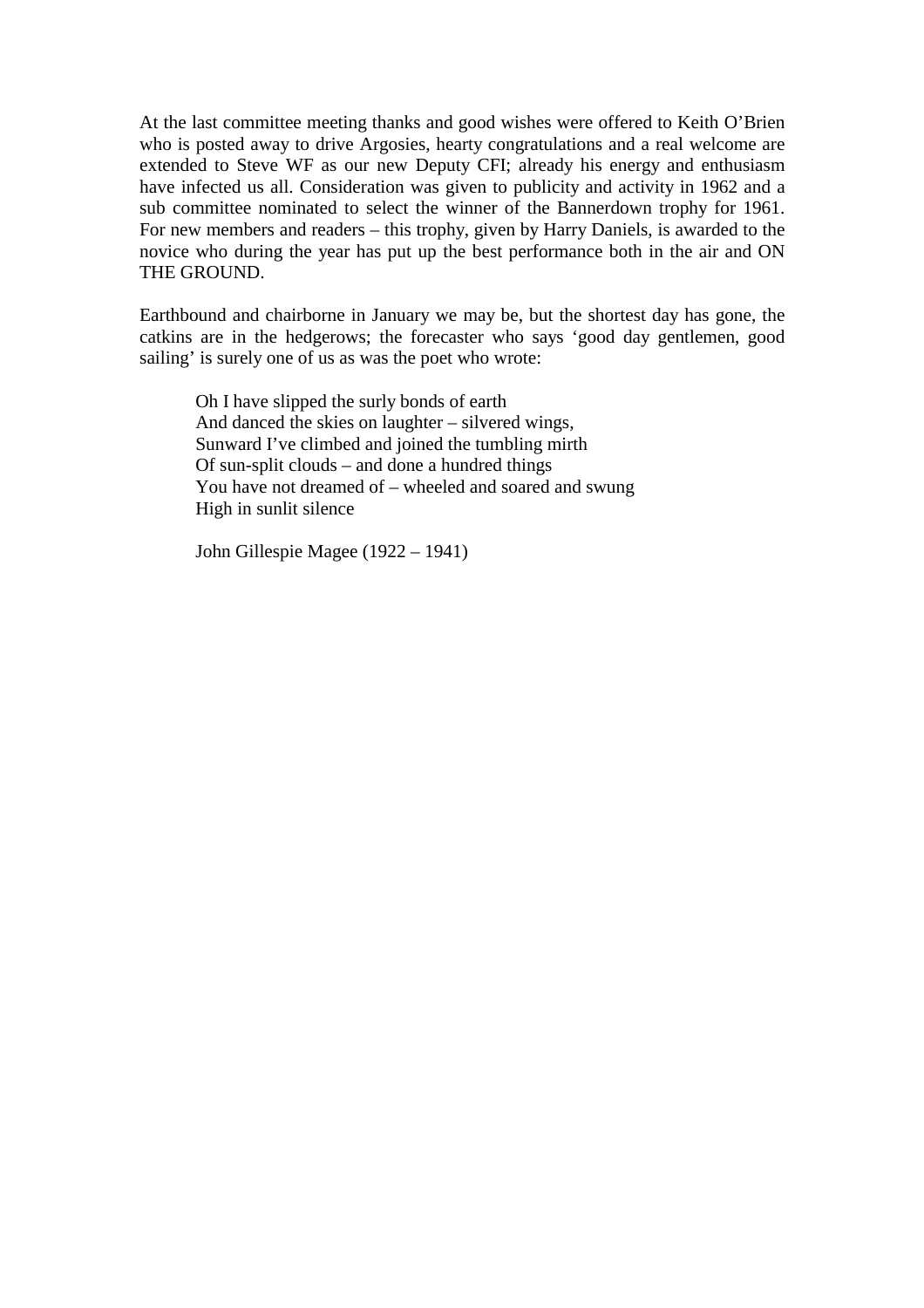# *GLIDING CLUB*

## *R.A.F.G.S.A. R.A.F. COLERNE*

### **NEWSLETTER No9 – APRIL 1962**

In our last newsletter we did warn you about our Technicolor headings and now hasten to reassure all that nothing should be read into the present hue, other than a desire to brighten up the notice board. Actually we thought it might be welcome after the present spell of arctic weather when blue nosed bear like figures stuffed themselves into narrow cockpits to be borne aloft leaving contrails in the air and sympathy on the ground. Notwithstanding the polar conditions 425 launches were achieved during the period for a total of 37 hours which included 1 ¼ hours each in the Oly for SWF and PH and a similar time in the Tutor by John Stockwell. One day, March  $11<sup>th</sup>$ , it was good to see four aircraft in the air, a healthy 'list' and 22 cars at the launch point. Publication of the April Sailplane and Gliding reveals that our position in terms of launches was  $6<sup>th</sup>$  in the GSA 'league table' for 1961, which is reasonably satisfactory, but we must do better this year. More significant perhaps is our ratio of flying time to launches where we far down the list so there is evidently plenty of room for improvement in our soaring times.

On the ground our personnel have appeared and disappeared with startling rapidity. During detachment CFI Ed Meddings had the misfortune to slip a disc and is now in hospital with the prospect of being grounded for some time. J/T Paddy Stephenson our maintenance gen-man has gone to Dishforth. Bill Longley is off on his Hastings trips again and Steve WF recently welcomed Deputy CFI is posted to Germany at the end of June.

At a recent committee meeting consideration was given to the award of the Bannerdown Trophy which is won each year by the novice who has put up the best performance in the air and on the ground. A sub committee considered all fourteen members, awarding them points for attendance, flying progress and for ground effort, making suitable weighing for leave, detachment and credit squeeze. The clear winner is Brian Campbell who topped all sections and we offer Brian hearty congratulations and thanks for being a gliding type in the true sense of the word.

Recently we were happy to learn that the GSA Centre at Bicester had accepted three of our members for an instructors course, and this got off to a rousing start on March  $19<sup>th</sup>$  when the 14 pupils shared well over 100 launches. Intensive training continued through the week and not until midday Saturday were they let off the hook. The one Oly, which could be spared to go away, was promptly flown to Exeter giving the pilot his last Silver leg for which he had waited for 10 years! Other Oly's were soared in a shuttle service of one hour flights. Our three members received their categories and returned much impressed by the activity, efficiency and tremendous enthusiasm of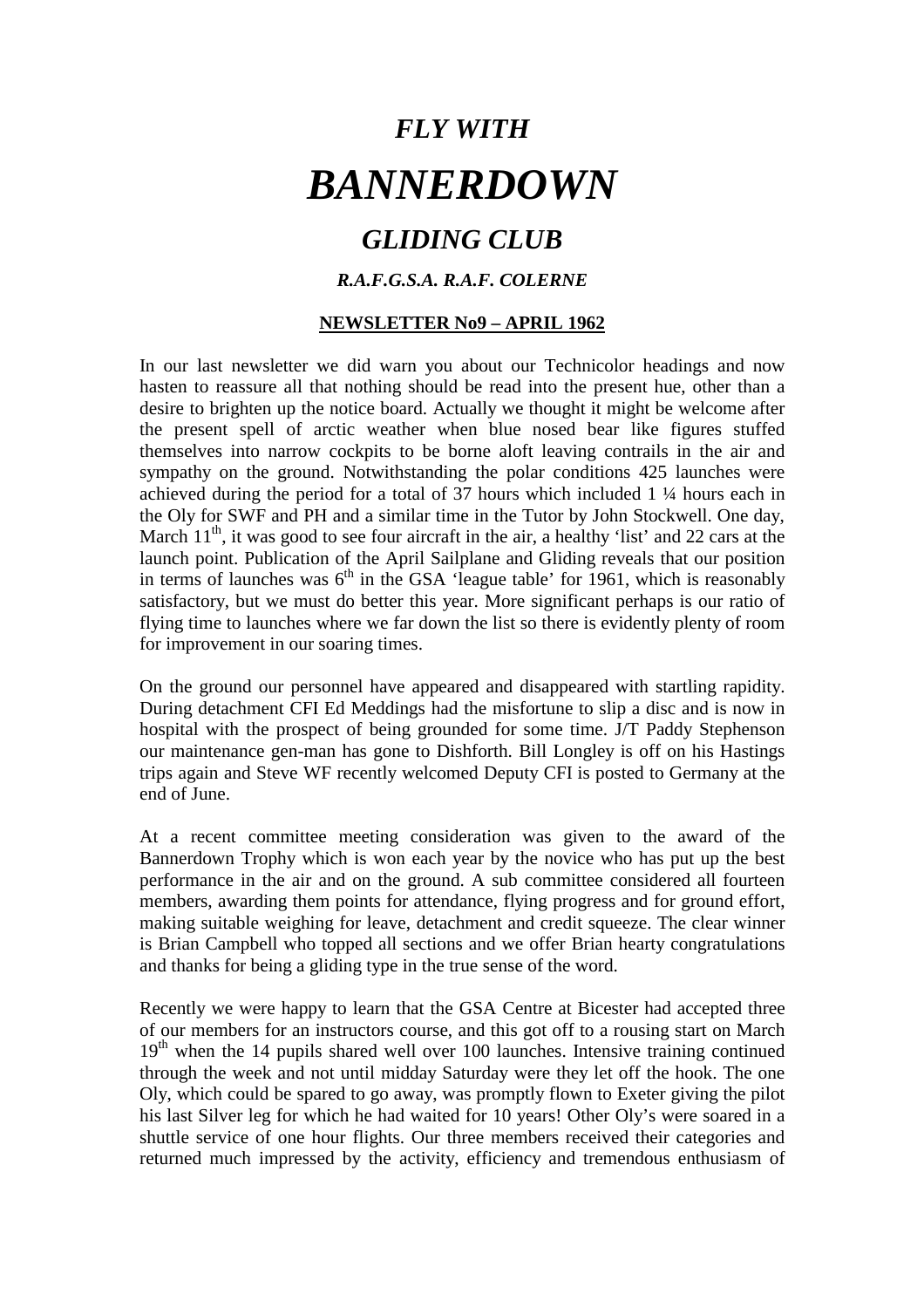Officer I/C Ken Poole, CFI Andy Gough and their small band of cheerful chaps, and it was certainly6 a pleasure to get to know them.

This will be the last time we shall write before the Nationals, which will be held almost on our doorstep at Aston Down. We are proud we shall have an entry – Mac Bacon; we hope he will have opportunity to improve his rating in the Easter competitions and will give him all possible support in the big event, which we remember also incorporates the Individual Inter Command and Inter Services Championships. Two other members Ed Meddings and Steve WF will fly Oly's at Bicester and we certainly wish them streets ahead.

Attention, Attention! Members; readers; wives and sweethearts, the Club Annual General Meeting will be held on April  $28<sup>th</sup>$  (time to be notified later) followed by a film show, dancing snogging and natter. We look forward to seeing you all there.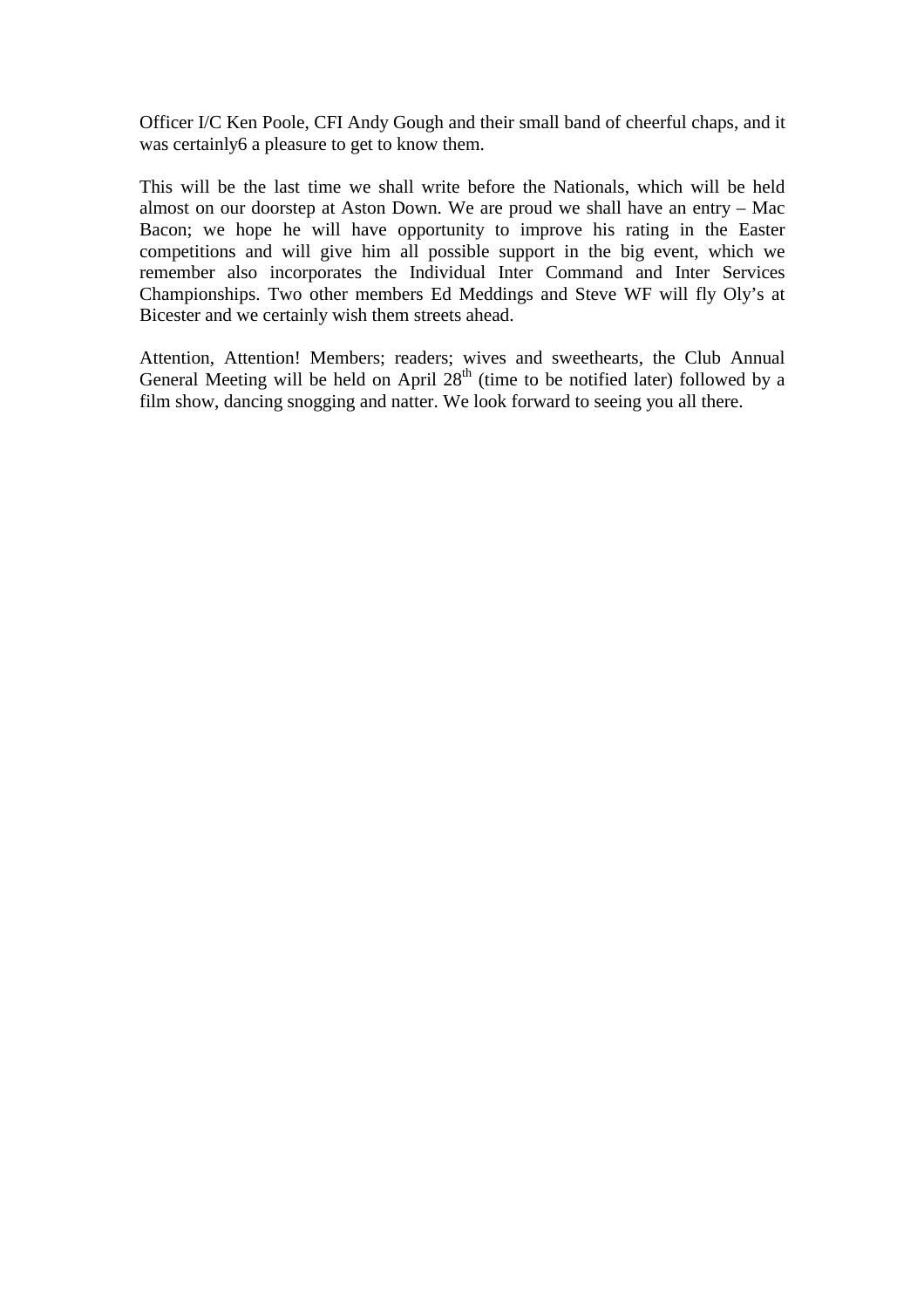## *GLIDING CLUB*

## *R.A.F.G.S.A. R.A.F. COLERNE*

## **NEWSLETTER No10 – JUNE 1962**

A yellow heading seems appropriate for our June number but there was nothing spring like about spring other than the sight of members leaping about to keep warm; the chore of retrieving from mid field has been almost popular. Earnest consultations with met man 'Chalky' White produced nothing but northerly airstreams, clamps and rain and it seems it is not only the fashion trade that lost a season. In consequence our activity although respectable, was way below plan with 488 launches for 68 ½ hours. There were no flights of real note, though Vince Griffith found a decent thermal on a visit to Bicester and recorded Silver height. Bicester was also the venue for the GSA contest April  $16<sup>th</sup>$  to April 23<sup>rd</sup>, billed as practice for the Nationals. However the same weather-willie presided and you can imagine the contestant's frustration when practically the whole week slipped by without a launch. On Thursday  $19<sup>th</sup>$  an unofficial free distance task saw Steve WF down 35 miles away at Kington, after a practice flight Bicester – Hullavington on  $14<sup>th</sup>$  April. Then followed two official tasks 22 April out and return to Netheravon and SWF was down at Pewsey, 49 miles. 23<sup>rd</sup> April: out and return Pershore. Our member reached the turn to land at Stow, 57 miles. In the official results he was a creditable  $14<sup>th</sup>$  out of 25.

Although there were several unavoidable absences, the AGM went well with a jolly fine party afterwards. All members of the present committee were re-elected with, in addition, Equipment Member, Flt Lt M Lanng and Deputy Technical Member, Cpl M Channon. Amid acclamation, blushing Brian Campbell was presented with the Bannerdown Trophy and it was certainly good to see espirit and hard work so rewarded. Our finances are soundly based, equipment is in good nick and enthusiasm well maintained. A new rule to reward early starters was agreed and has since been put into operation – the first six on the dual list get three launches in their first turn and this has proved popular. Following the AGM a noggin and natter was prelude to the showing by Max Bacon of four of the finest gliding films we have seen, ending with the star billing 'Whispering Wings'.

A new system for Silver and Gold leg attempts has been posted on the board. On each flying day either the Oly or Baby are the property of a specified member and he has three launches at any time he chooses. although listmanship is practically unknown in our club this system does allow the aspirant certain peace of mind, and when the Nationals are over the Oly, cars and trailers are back, we hope for great things.

Recently your scribe had to be in Stockholm for a few days and met up with the local gliding club. Much information and gliding talk was exchanged and a smart lesson in conditions experienced. By 11.30 am on the appointed day nicely building Cu produced visions of Gold legs and other glittering baubles; by 1200 the sky was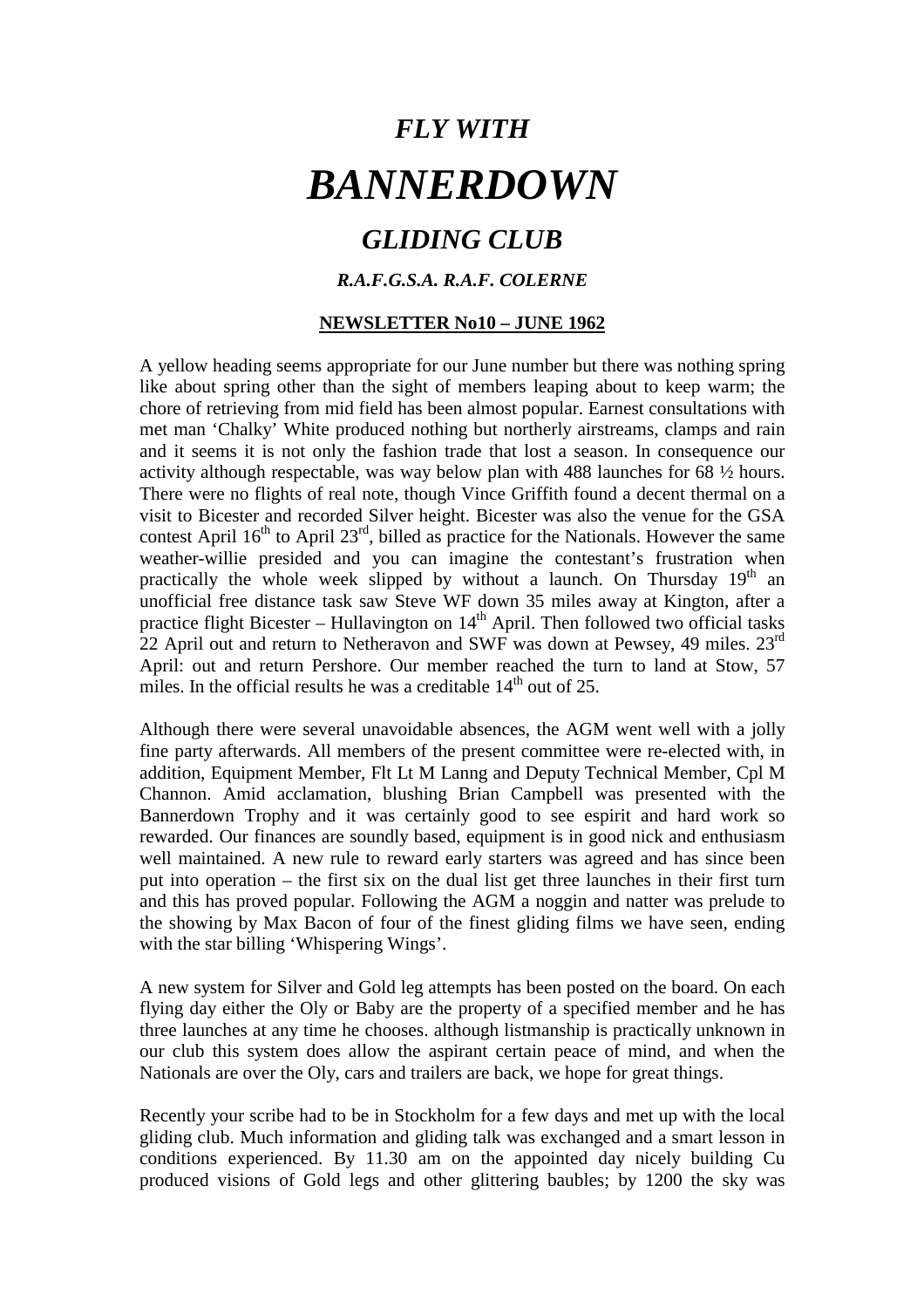absolutely clear and the Baltic sea breeze front was 10 miles inland. A seven minute kite like aero tow in a Bergfalke was followed by a seven minute decent in anything up to 20 down, but the experience was well worth it, and it was noticeable that aircraft already up and away were all back home smartly without incident.

### NEWS OF THE NATIONALS

Bannerdown was well represented at the Nationals. Max Bacon flew the Oly into 9<sup>th</sup> place in league 2 averaging 85 miles per flight. The following members helped in various capacities: Alan Jury, Philip Hutchings (press officer), Steve WF (I/C RAF passenger flying), Mike Lanng (I/C maps and barographs) and Paddy Stephenson, Roger McGrann, Dixie Dean and Mike Channon slaved as retrieve crew. The retrieve story of the week starts with Max setting the Oly down on a large upper crust estate, where a swim and a few pints of beer were immediately forthcoming, and the evening continued in pleasant fashion. Delayed by tyre and electrical troubles the crew arrived at midnight all set for the neatest and fastest de-rig and departure ever – which they did, not losing a single safety pin. However it was the pilot who did not replace all items in his rig. Maybe they were a bit damp from swimming but that was absolutely no excuse for him to leave his underpants behind. We wonder what explanation he gave when he de-rigged later at home.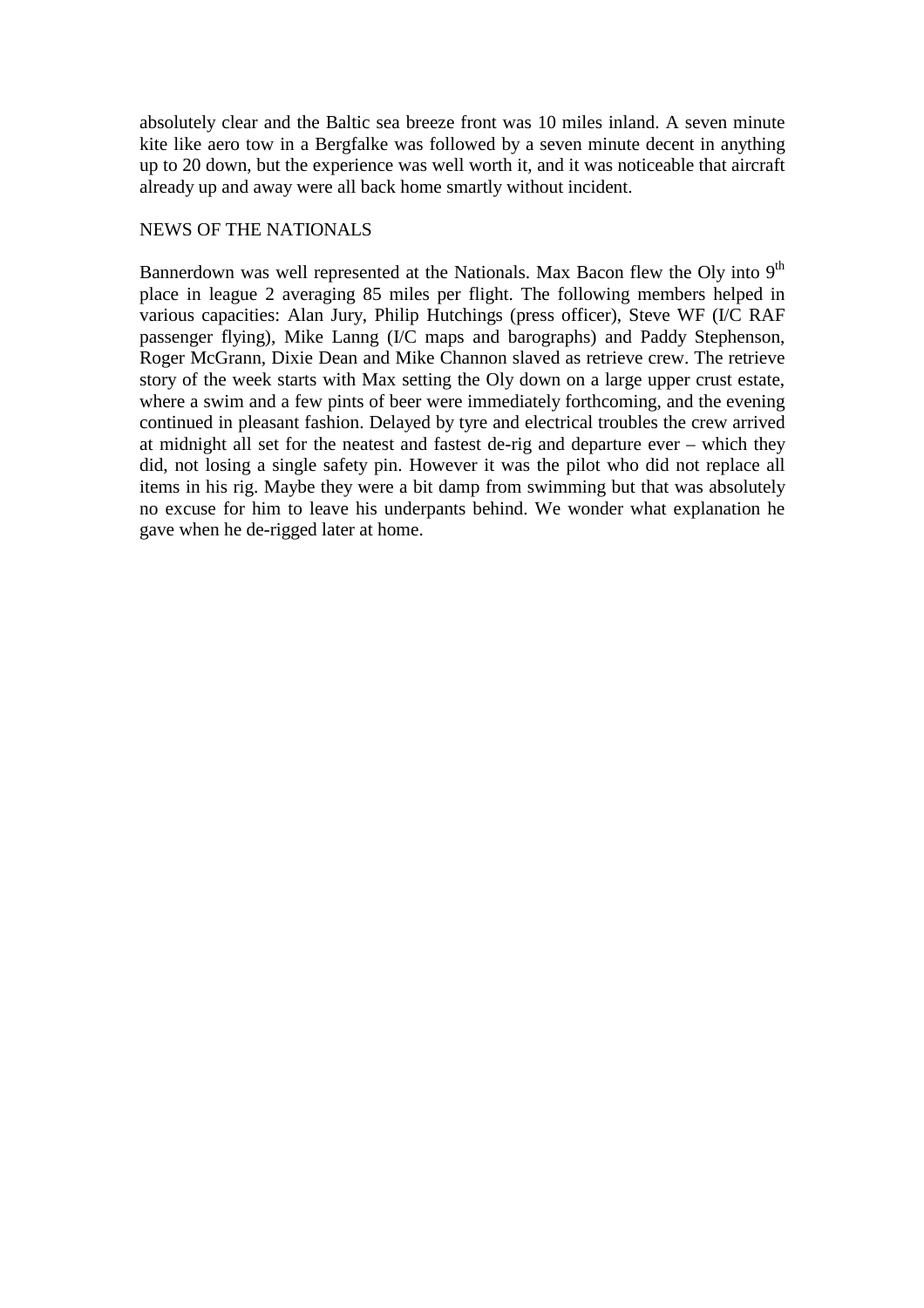# *GLIDING CLUB*

## *R.A.F.G.S.A. R.A.F. COLERNE*

#### **NEWSLETTER No11 – AUGUST 1962**

Recently we were glad to have a visit from founder member Frank Perrin and were delighted when he demanded all back numbers of the newsletter. A casual look through the stock developed into a frantic search for number 7 but it transpired that this is to be the newsletter that never was. December 1961 was number 6 and February 1962 was number 8, so we record this for posterity and apologise, offering as an excuse the advancing years and the loss of our bifocals at the critical moment.

After the sterile spring, Nationals week seemed to open our soaring season and since then excellent progress has been made during the period with 128 hours from 1060 launches. 27  $1/5$  hours were flown in the Nationals. On Sunday  $3<sup>rd</sup>$  of June a mass of gyrating dots to the North resolved into a large thermal with eleven gliders inside it. One by one our aircraft fluttered up to join in, and eventually the Baby, Sedburgh and Tutor circled with an august league 1 throng, Mistress Tutor from time to time pausing to watch Phillip Wills below her! (overheard later in the bar ' I was thermalling with Deane – Drummond when…') Anyway this mass demonstration of virtuosity obviously stirred members imagination for our launch rate has hit a new high and the trailer has covered many miles and had not a few adventures. We are glad to record A and B Certificates for C P Clark, S Lodge, and Wg Cdr Bladon and C Certificate for Secretary Sid Bush. On  $3<sup>rd</sup>$  June Roy Gaunt soared the Baby for 1 hour and 34 minutes, while on 3rd July Brian Campbell had a long and determined scrape before conducting the Tutor to 3500 feet for one and a half hours whence the Bannerdown trophy holder returned only because of cramp. June 16<sup>th</sup> saw PH scrabbling about in the Baby before setting off on a maiden cross country which came to an end 25 miles away at Tilshead, although Silver height was achieved on the way. This did not prove much except that it will go away, so what about it, Baby sitters? On June 23rd Bill Longley exhibited remarkable patience while his pre planned Yarmouth goal flight was delayed due to re-rigging and inspection of the Oly after repair. However he got off at 12.42 hours and did well to reach Baldock where he discovered what must be the largest field in England (500 acres). Later our 'grounded' CFI Ed Meddings could wait no longer to get into the air and on July  $7<sup>th</sup>$  he declared a Gold/Diamond Goal to Leeming, Yorks. for himself and his full supporting plaster cast. An early start at 10.45 saw him on the way first to Daventry, then to Leicester and Derby. However a thumble or two in and above 8/8 cloud caused a circular tour resulting in an advance of only 5 miles in an hour. Further progress under complete overcast was achieved mainly by the use of sulphur laden thermals from factory and cement works and he ran out of chimneys and height some six miles north of Barnsley to log 175 miles in eight hours, only 11 miles short of Gold Distance. In the meantime many thousands of miles away, Alan Yates was having himself a ball in Texas, USA.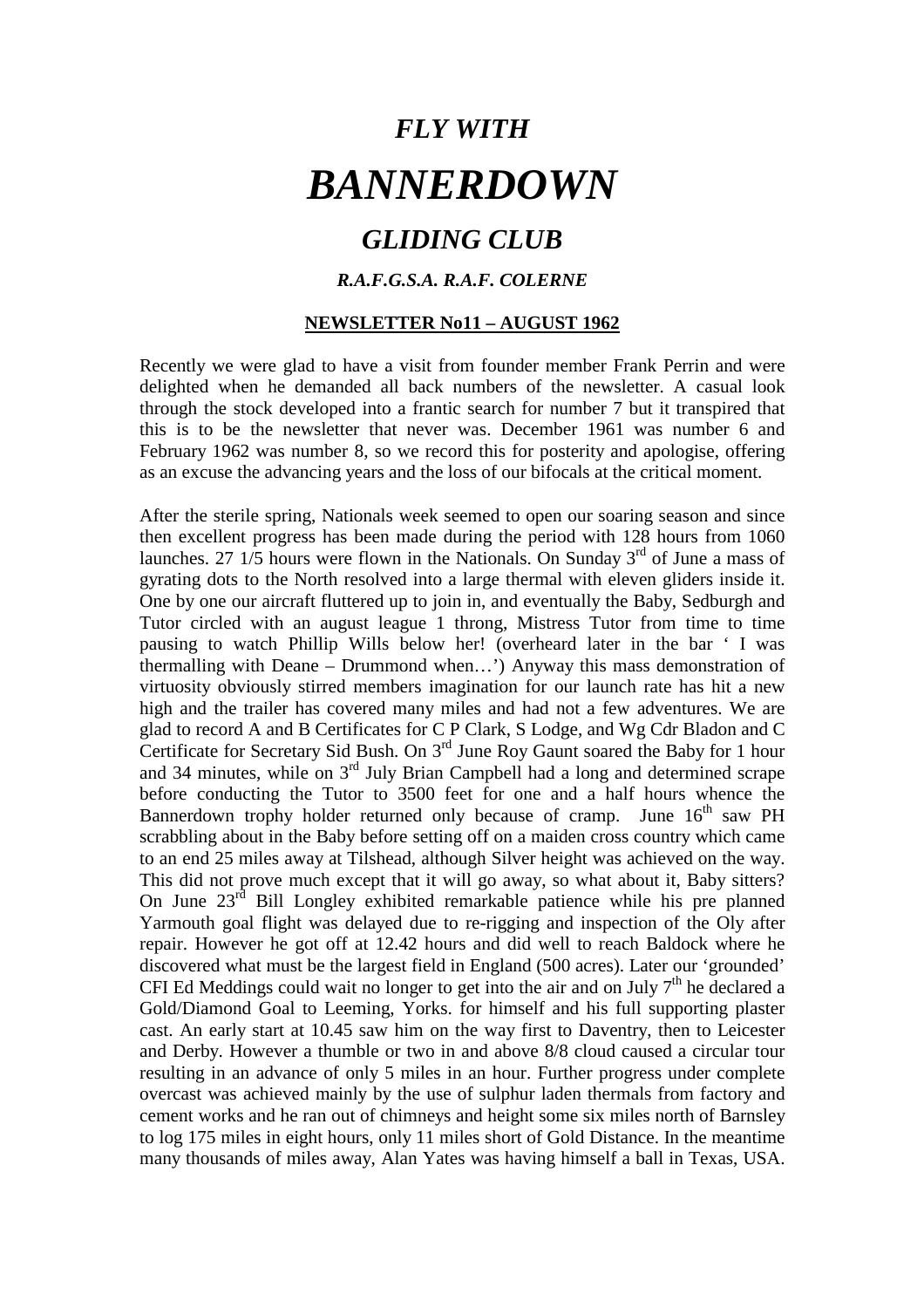In two attempts at Gold Distance he covered 130 and 160 miles, landing on one occasion on a ranch driveway.

Aircraft serviceability this period has not been good. The Oly returned whole from the Nationals after 11 rigs and de-rigs but a foreign boot was put through the fuselage in the last rig in our own hangar. The T31 and Eon Baby have both suffered landing trouble with subsequent loss of utilisation.

At the last Committee meeting it was decided to hold an Open Day on July 22nd, and that invitations should be given to passengers to fly. In the event careful preparations came to naught; high winds prevailed all day and we unable to make a single launch. Launch and subscription rates were reviewed and it was felt that although we are reasonably solvent, an increase of 6d per launch would be advisable to protect our balances. This decision will however be reviewed in October. New Committee members: The CFI will undertake additional duties as Assistant Treasurer and Alan Jury will become Deputy Technical Member.

Our new poster, which showed the Bannerdown flag at the Nationals, has been distributed far and wide and further copies will gladly be made available to readers on request. In the meantime our membership continues to grow, we are now 120 strong and we are hoping for two 'pundit' additions in the autumn.

STOP PRESS. Much excitement was evident among our archangels when they heard that the GSA has allocated the Oly 403 to Bannerdown. Instructions concerning eligibility and use has been posted on the notice board; there must be much 'gold' in thit thar 403 and we look to our pundits to git prospectin' after the Bank Holiday.

STOP STOP PRESS. The gold rush is on. The Oly 403 arrived by road from Norwich on Friday 3rd August and was back in Yarmouth on Saturday with Max Bacon aboard he covered the 189 miles in 3 hours and 34 minutes to average 53 mph. Having retrieved it over night and seeing that similar conditions prevailed on Sunday, what else could Bill Longley do but declare Yarmouth. He made Bungay airfield 163 miles after 5 ½ hours and again just missed his gold after a late start. However better luck next time – the 403 is back again and ready.

STOP STOP STOP PRESS. CFI Ed Meddings won the GSA Nationals Rating Competitions at Bicester over the holiday in the Oly 2b, his record in the three days of flying was  $12<sup>th</sup>$ ,  $1<sup>st</sup>$  and  $1<sup>st</sup>$ . On the last day he was the only pilot to complete the task. Our pundits are certainly setting us a good example, lets hear now from the graduates.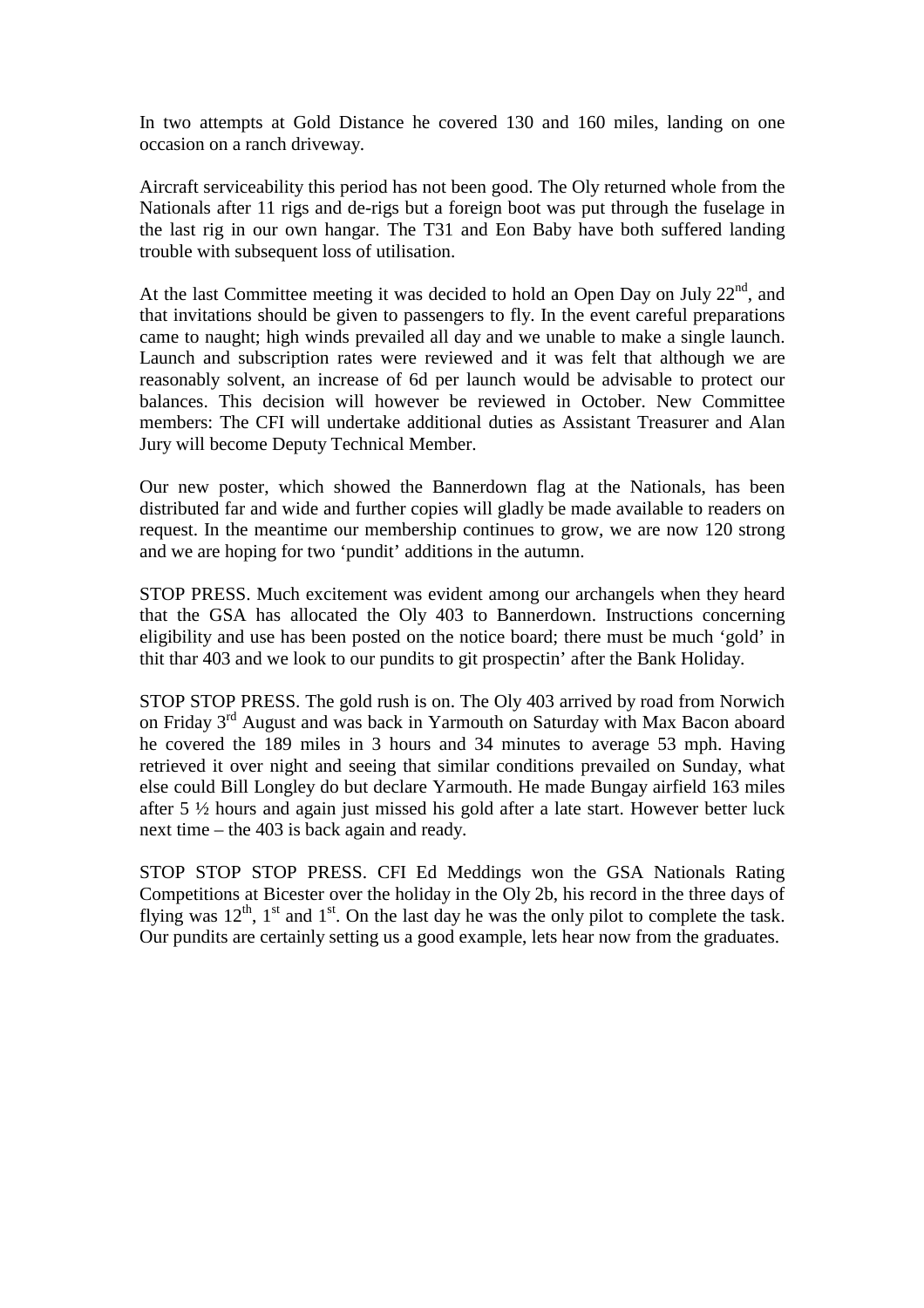# *GLIDING CLUB*

## *R.A.F.G.S.A. R.A.F. COLERNE*

## **NEWSLETTER No12 – OCTOBER 1962**

At the last AGM in January, the point was made that of all the means of getting the right publicity, good flying achievement is easily the best. This has been well demonstrated in August and September when Bannerdown pilots put up a very fine show indeed. Praise is due to them but this first paragraph is written for the unsung; to record equally fine espirit exhibited by nestlings and fledglings in keeping them flying and bringing them back, for which we are all grateful, and which proves our club is in good heart. Your turn will come and you too will be served.

Operations during the period were at record level, for 962 launches were given for a total of 129 flying hours. Mention was made in our last issue stop press of the Yarmouth gold rush which started immediately we received the Oly 403 when Max Bacon made it at 53mph and Bill Longley had his second near miss. Then Ed Meddings won the GSA Nationals rating comp; it was evident from the record that his flying was masterly and he emerged clear winner. Thereupon he could do no less than secure his Diamond Goal leg and on  $25<sup>th</sup>$  August the  $403$  once again put down at Yarmouth airport. However, the most exciting flight, productive of no certificate but a promise of great things in store, was Alan Yates  $9<sup>th</sup>$  September launch at 1430 hours. After thermalling to 2500 ft Alan contacted wave and climbed to 7800 AMSL, then flew forward and climbed to 5600 in the next wave upwind – wind direction was south, Southwest 18 kts at the surface. On the same day the ATC were wave soaring at 5600 feet over the Mendips at Halesland. A careful record has been made of the met conditions and now the met officer Chalky White has his A & B Certs you can bet he will say when the Mendips will be waving at us. Also to solo were P Fincham and P Willimont, J Stockwell had over an hour in the Tutor, Alan Jury flew Bicester – Duxford during the comps to complete his Silver. Your scribe scrambled off to Ashampstead, 47 miles for the distance leg. Our hard working secretary Sid Bush converted to the Olympia while Johnny Morris and Vince Griffiths were cleared for passenger flying.

Owing to the temporary departure of the Colerne motorised aircraft, Sept 24 –28 was declared gliding week and all members were invited to glide every day. In the event the weather was somewhat mixed but a total of 114 launches was achieved. A week or two earlier had seen the arrival of the Moonrakers Chipmunk on a visit and opportunity was taken to inaugurate aero tows which so far have proved very successful. Somewhat mysteriously we have had an addition to our upflinger equipment and on occasions a most efficient and well equipped winch lent by the Wessex Club is trundled out to augment the launch rate.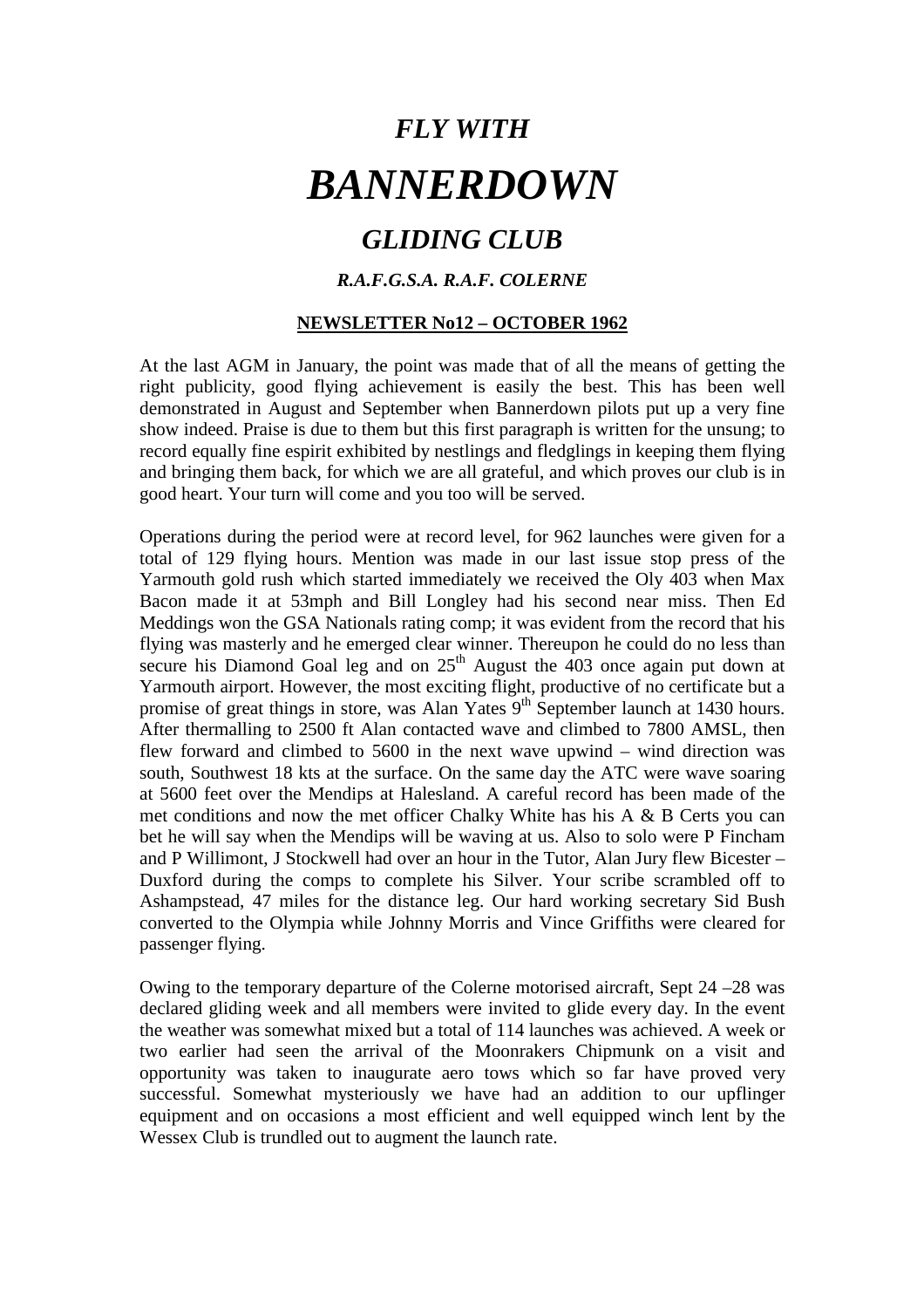Mention of equipment brings us to the new Meddings mobile motel, which must be the most luxurious retrieve vehicle in the country. Based on a Commer chassis this motorised mansion has 7 seats or 4 berths, lounge, wall and eaves cupboards, table, cooker, water supply, radio, all mod cons. A telescopic roof and does 20 mpg on tow. Imagine de-rigging and trailerising in the middle of a field at 4am to the sound and smell of eggs and! The list for volunteer retrieve crews closed weeks ago.

At a recent committee meeting an amendment to the club rules was passed, inaugurating an Executive Committee to meet on the first and third Tuesdays in the month, the membership is to comprise: Vice-Chairman, Treasurer, Secretary, CFI, technical Equipment and MT members. This very good move will ensure a continuing review of our affairs and rapid action when necessary.

The club notice board was covered last week with cris de coeur from the MT member who evidently has winter serviceability well in mind, so if any reader felt slightly embarrassed on reading our first paragraph now is his chance to deserve it. Our work night has now become Tuesday and the other six nights if you can spare the time.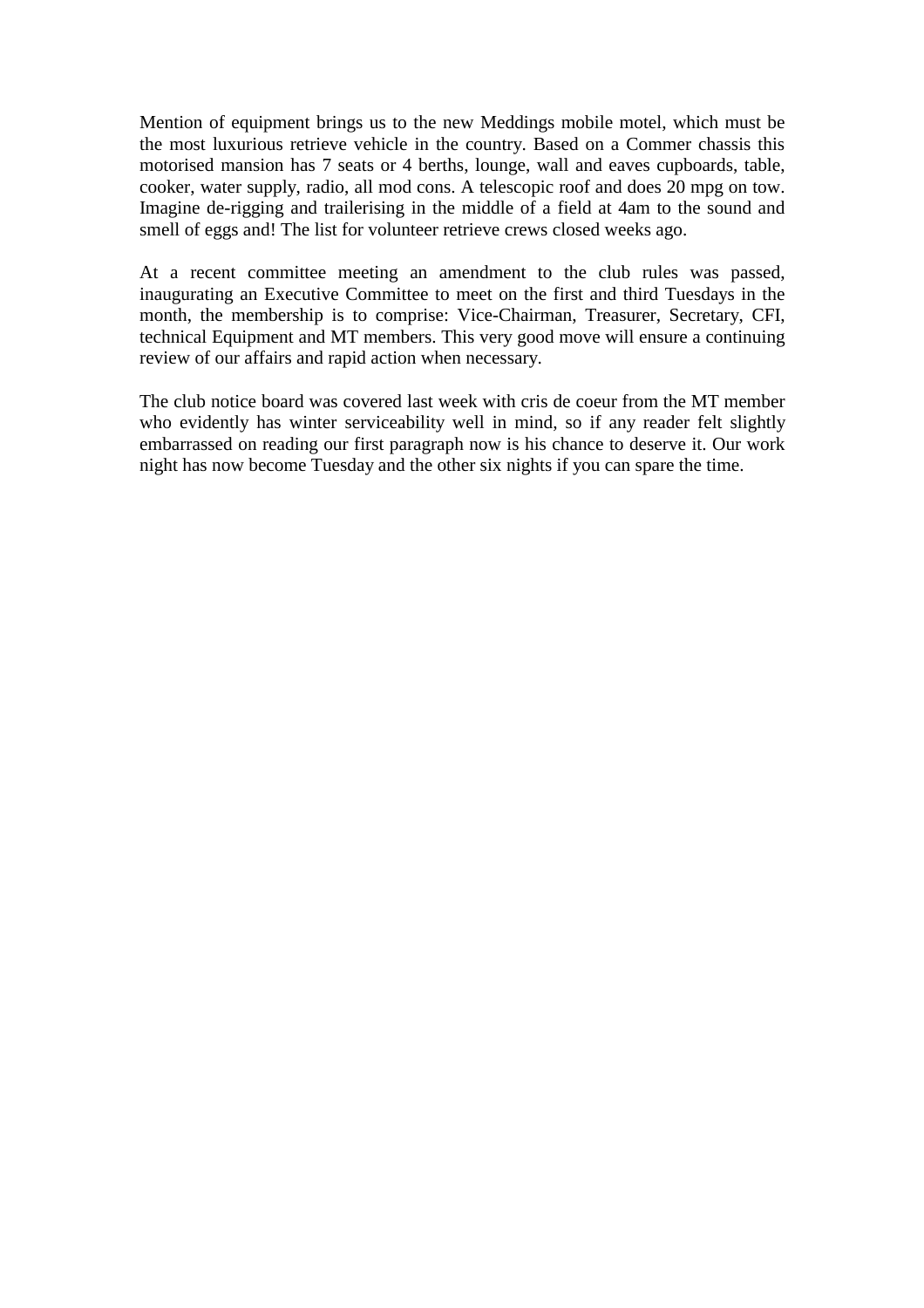# *GLIDING CLUB*

## *R.A.F.G.S.A. R.A.F. COLERNE*

## **NEWSLETTER No13 – DECEMBER 1962**

Sometimes we here a comment on the influence of the weather on our daily round, and someone will guess what is the opening conversational gambit in Bombay or Quetta. Do the Hawaiians say 'nice weather we're having' after four weeks of unbroken sunshine! Interesting thought but it is good that gliding people are nearer to nature than most and will speculate on our climatic cocktail with intelligent enthusiasm, albeit the probable cause of a depression is itself and basis of what the charts foretell. In the last two months the charts have been kind and grim in turns, occasionally even the birds were walking and our achievement 28.08 hours for 356 launches represents the best possible. It has been good to see Jim Arnold a solo in the Tutor and a band of determined young men filling a long Sedburgh list. The winch has proved to be a typical standenjerkeupflingermaschine; there will be less jerke when the driver's train on, but it is certainly a most excellent if temporary addition to our equipment.

If aerial activity were the only news our letter would end here, but your chronicler is fortunate to observe that deck bustle, which is the sign of a happy ship. On a recent clamp day morn there were three hands on the MT, two on a Humber engine, three rubbing down a 403 wing, two sweeping, two researching aircraft utilisation, one treasuring (and one making tea). Talking of money it is good to know that our 1962 operations have been a record and after adequate ground development we are a net £25 to the good.

This winter we shall cover an often neglected but important aspect of gliding – that much wanted ground instruction in principles of flight. Already a large blackboard is covered with definitions and drawings in Technicolor and the CFI has begun a lecture series on 'how and why a glider flies'. In addition just to prove our point above, weatherman 'Chalky' White has given a first talk on met. Major projects under way include overhaul of all MT, a respray and major for the 403 and a Baby switch, the Eon for a Grunau. Johnny Morris and Jim Arnold have laboured to produce a most impressive flight office, in scarlet livery, which only needs breathing on by the fitter wizards to be fully mobile. Jim and Johnny have also gone into the entertainment business and following a club evening with slides on  $25<sup>th</sup>$  November, have a social programme which will include a Christmas party at the Klubhaus on Saturday December  $8<sup>th</sup>$ . All systems are nearly go and lift of will be at 1900. There will be a nominal charge of 5/- per head and all members, wives, friends and sweethearts are welcome.

> At your Christmas party, play FUMBLE, FUMBLE!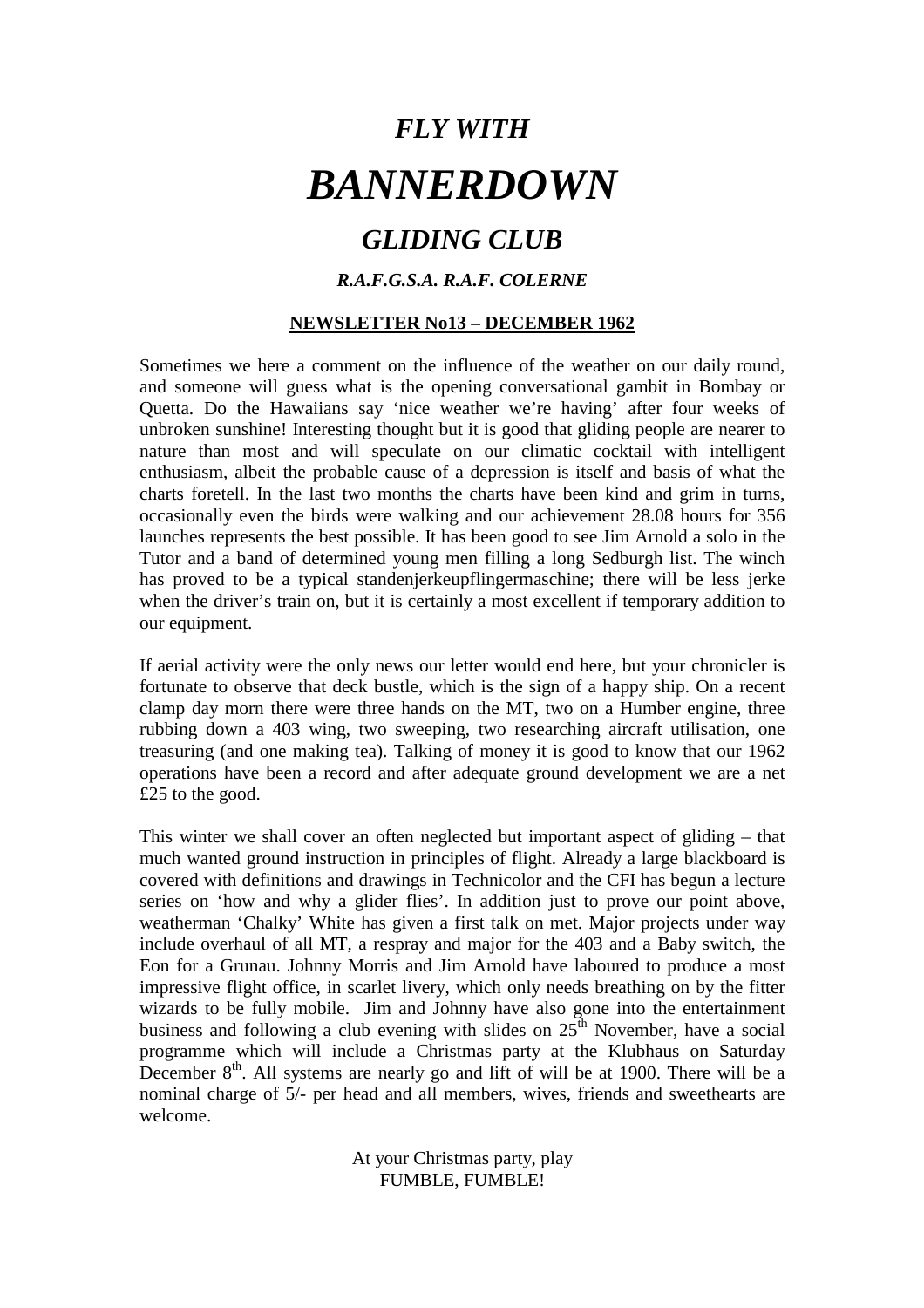Seat all the competitors in pairs, one pilot and one navigator per pair. Each pilot has in front of him a piece of paper on which are drawn three one inch diameter thermals and a ½ square landing field so:



The pilots are blinfolded and on the word go from the MC, start off with their pens or pencils at the point marked start. Each navigator gives his pilot no more than two courses to steer for thermal 1 – the first course will obviously be 045. At the moment the pilot's trace enters the thermal his navigator says 'thumble'. The pilot then circles his pen or proceeds as he wishes, the navigator says 'thumble, thumble' when the trace comes out of the thermal and 'fumble' when the trace goes in again. The pilot must do his best to make two complete circles in thermal 1, before leaving for thermal 2. The same procedure is followed; not more than two courses to steer, not more than two circles, then off to thermal 3. From thermal 3 the navigator gives one course to steer for the landing field and says no more. The pilot endeavours to land (finish his trace) in the field (no wind is assumed). Points are awarded.

| Each complete circle in each thermal<br>Accurate field landing |        | 5 points<br>10 points |
|----------------------------------------------------------------|--------|-----------------------|
| For every thermal circle less than $\frac{1}{4}$ diameter      | deduct | 2 points              |

The MC will call stop after three minutes and all flights will terminate whether or not the task is completed.

Pilots and navigators now change places and the second heat is run on the same lines. The winner (or ties) in each heat to contest the final.

It is strongly recommended that this game is introduced about half way through the evening.

At this time we send best wishes to all friends, members and readers for the happiest Christmas and for many hours of successful soaring in 1963.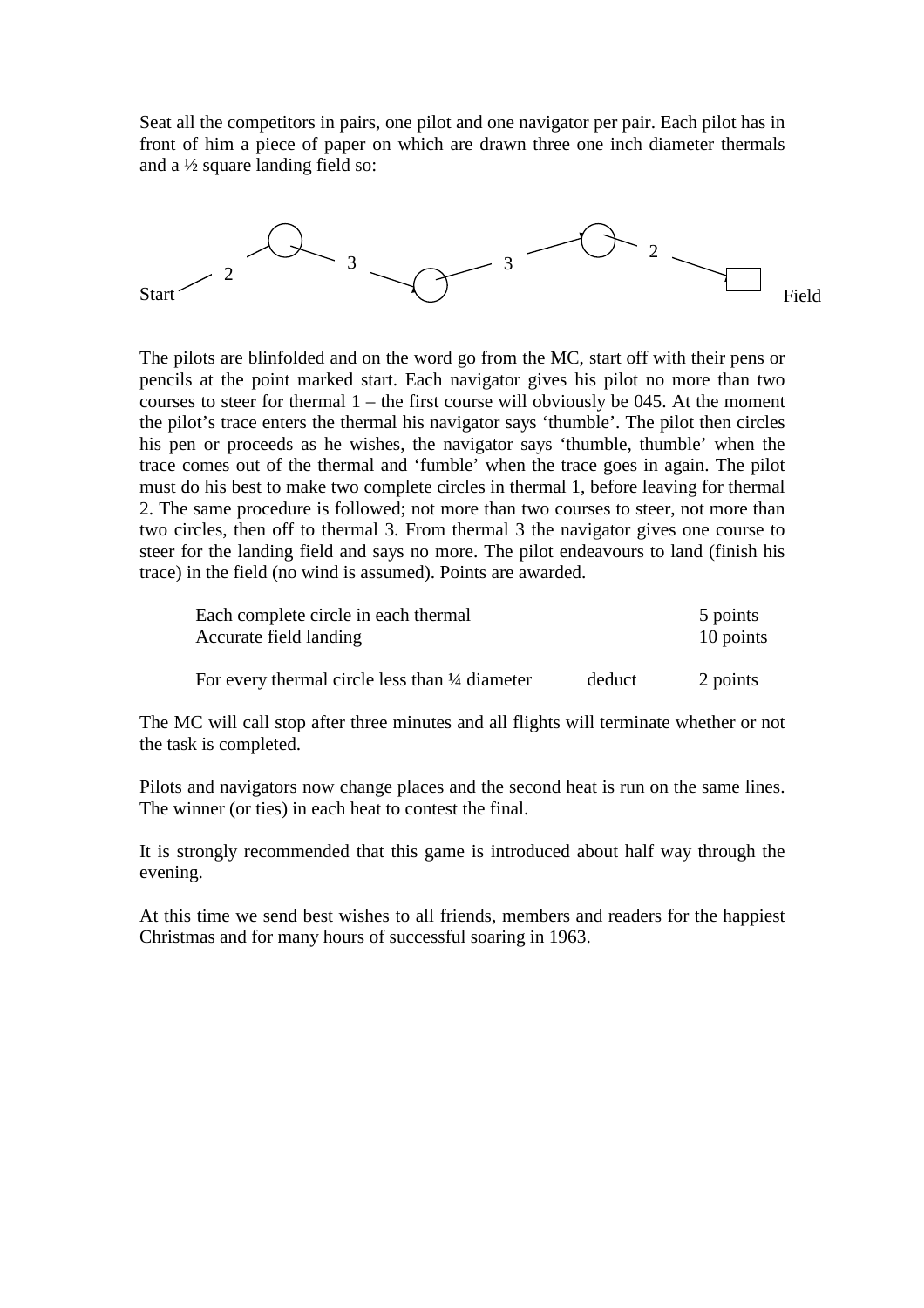## *GLIDING CLUB*

## *R.A.F.G.S.A. R.A.F. COLERNE*

### **NEWSLETTER No14 – FEBRUARY 1963**

Chapter 11 of a new and absorbing paperback on meteorology and the British climate, starts of with a quotation from RLS -–''he belching winter wind, the missile rain, the rare and welcome silence of the shows'!! Towards the end the author says 'snow is capable of giving a remarkable amount of trouble in this normally mild country' this must now rank as the understatement of the year. Witness the 9ft drifts outside our clubhouse and almost complete absence of aerial activity during the period, which yielded only 72 launches and 5 ½ hours. The last occasion we were in the air was on Christmas Eve when a number of hardy characters, aviating in 15 below rediscovered virtue and their circulation's in retrieves at the double. Not that our affairs came to a standstill, far from it. The Christmas party proved a great success with an attendance of fifty including visitors from Upavon and Four Counties. It seems that a slight misunderstanding in the commissariat resulted in 18 chickens being cooked instead of 9, but bottle putting and other fun and games produced healthy appetites and not a single aileron was left.

The GSA operations statistics were pounced upon and studied with great care and we were all glad to see Bannerdown in  $4<sup>th</sup>$  position with aggregate 3522 launches and 435 hours, which at once shows solid progress and room for improvement in 1963. Just before the end of the year Jim Arnold and Dixie Dean joined the wave project in N.I. They flew to Aldergrove to be met by Bannerdownian founder John Prince, at T21 canopy and a rover. This equipment survived a perilous journey to Ballykelly and all was teed up for the wave. This however seems to be far from permanent; Dixie had 40 minutes with Dave Ellis in the T21 but it seemed to elude Jim altogether. However many circuits were flown, the canopy was fitted, and a good time was had by all.

On his return Jim Arnold had the pleasure to learn that he had been awarded the Bannerdown Trophy. This is the novice who has done the best in the air and on the ground in 1962 and is a right worthy winner. It was nice to see him receive the trophy from Air Marshall Sir William MacDonald, the President, at the GSA AGM on 11<sup>th</sup> January, we wish him the best of luck and continued good progress.

At the beginning of January we started a move to our new home just off the south perimeter track and are now in the progress of fitting out our new clubhouse and office. All able bodied members who are keen to exercise their talents are asked to weigh in with tools of their trade; when the bar is installed the kettle will be released for use! During the move the Boob's Cup was discovered in a dark corner; to our chargin we found our name on it, but it seems the present holder is a lady and we are torn between a gallant wish that she gets rid of it soon and a fervent hope there will be no claimant in 1963. And 1963, in spite of the deep freeze is looking good already.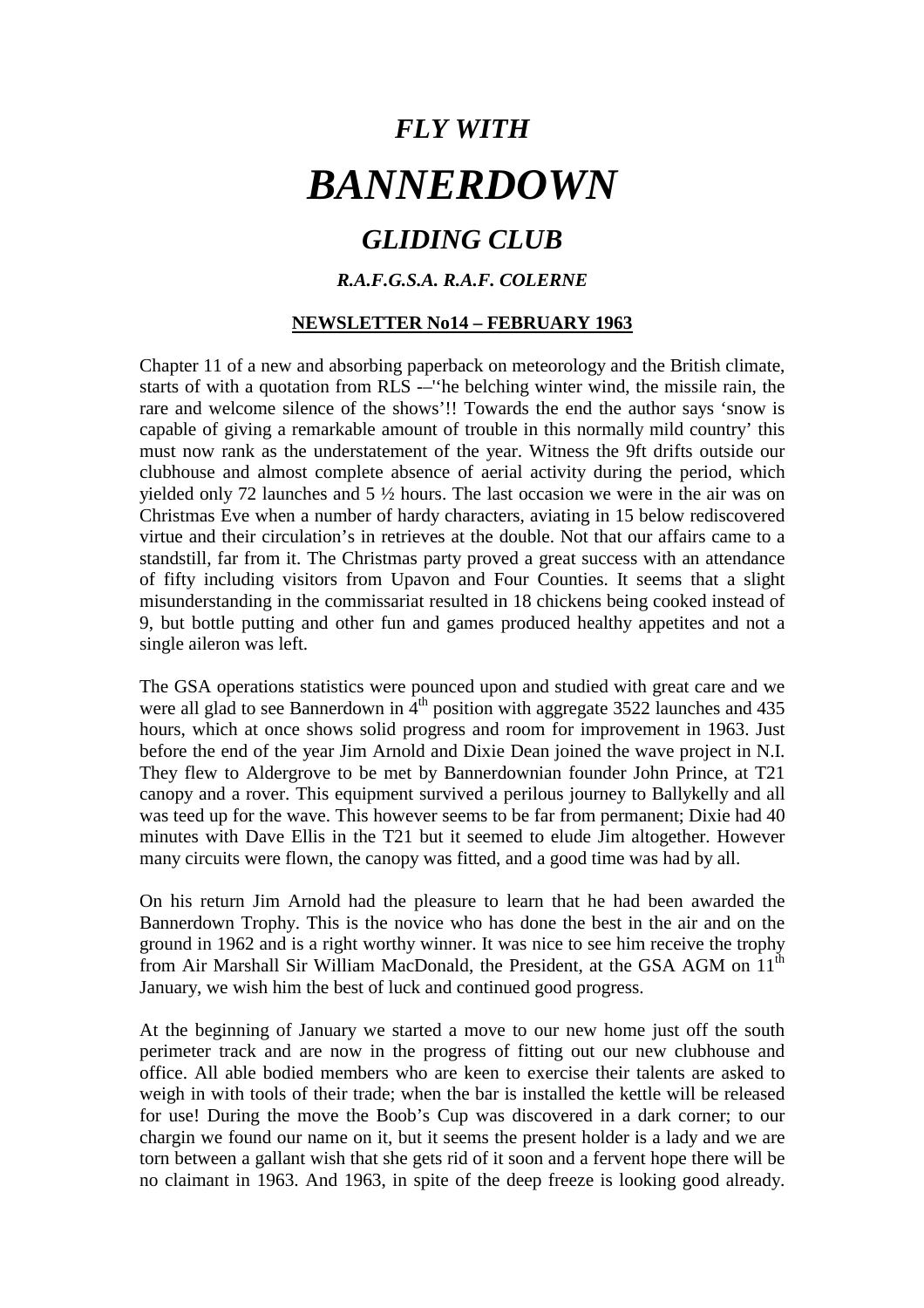Feelers are out for another winch, there is good prospect of early delivery of a spoilered Tutor and maybe ditto T31.

The Annual General Meeting will be held on  $16<sup>th</sup>$  March at 7.30 p.m. followed by a social evening and all friends and relations will be heartily welcomed.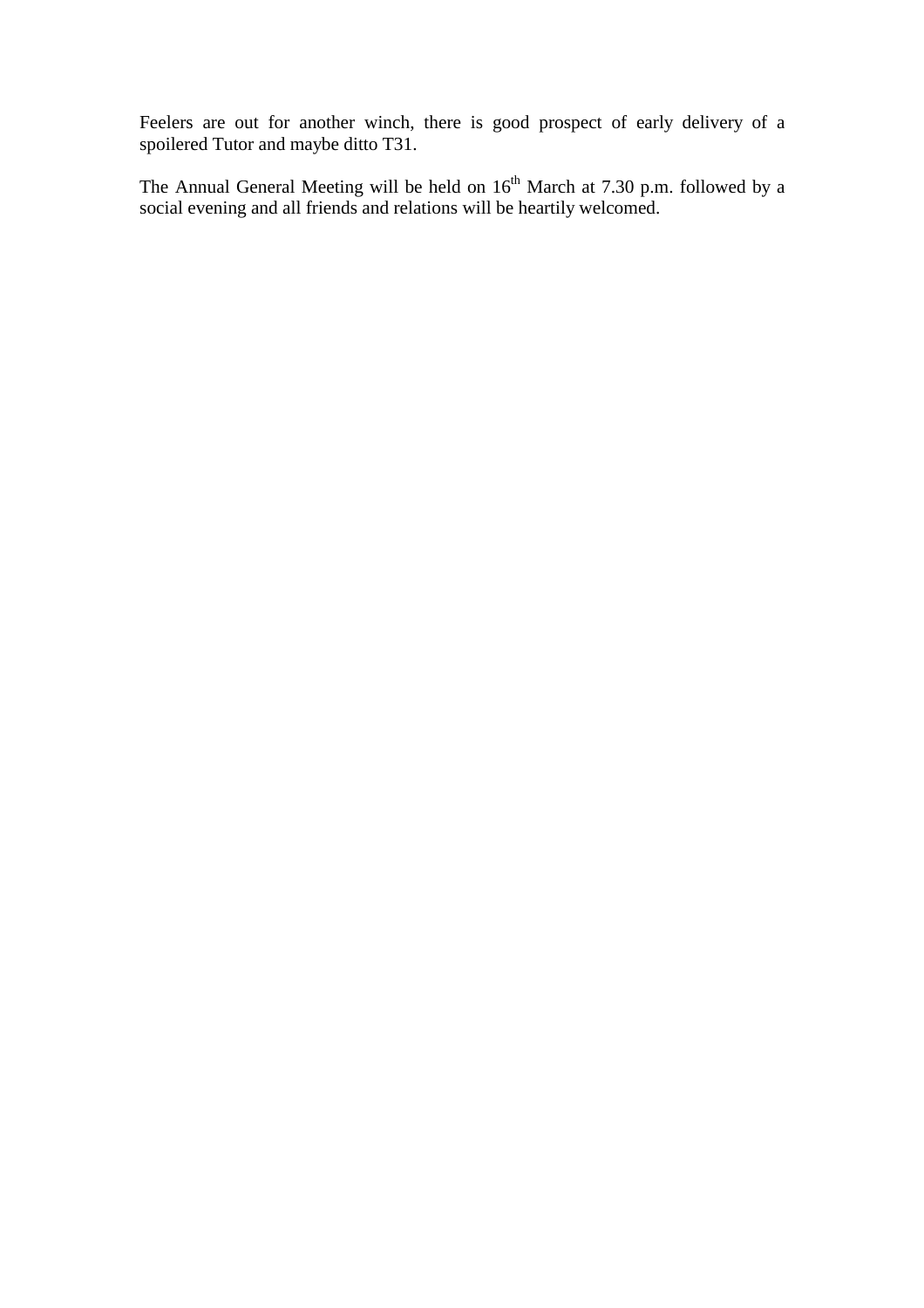# *GLIDING CLUB*

## *R.A.F.G.S.A. R.A.F. COLERNE*

## **NEWSLETTER No14A – MARCH 1963**

If you are not yet a member of Bannerdown GC please read on because what follows is important and concerns you. The RAF Gliding and Soaring Association was formed in 1949 with the aim of bringing gliding and soaring within reach of all members of the RAF, with special regard to those normally employed on the ground. In practice this means the great majority of airmen and this aim is reflected in Bannerdown membership for out of a total of 127 service members 105 are airmen. In the past three months we have welcomed new airmen members from Colerne squadrons, Locking, Lyneham, Kemble, Melksham and Hullavington. There is no rank element in a GSA club and through the enthusiastic efforts of all the GSA is held in high regard throughout the gliding world. The GSA's clubs are formed on a regional basis with reference to the RAF population and our club serves Hullavington, Rudloe, South Cerney, Melksham, Compton Bassett, Lyneham, Kemble, Filton, Rissington and Locking. An inter station league based on the gliding achievements of serving RAF and WRAF personnel, was formed in 1960, and points are awarded for various achievements.

The station which accumulates most points in the gliding year  $1<sup>st</sup>$  Nov to  $31<sup>st</sup>$  Oct is awarded the Bicester Cup. Minutes of the Executive Committee recording the latest positions are sent to all command representatives who are charged to circulate all league results to their participating stations.

As a small boy you wanted to fly. You laid in the heather or perched on the dunes and watched the soaring gulls and wondered – and hoped. Maybe you have since flown in powered aircraft and know half the magic and wonderment of the air. Now, you can soar with the clouds for company, in the silence and beauty of the summer sky. You to can take up the challenging, exciting sport of gliding at the Bannerdown club, where flying takes place all the year round. A spacious hangar, heated club room and bar ensure comfortable and efficient conditions on the ground. Our fleet comprises dual trainers, intermediate and advanced sailplanes and in flying operations we use both tow car and winch launching. Fully qualified instructors including several with national competition ratings give ab initio and advanced training and the 650 ft amsl sitr offers thermal, ridge, and wave soaring. Charges for flying are very low, a launch costing only 2/6d. in civilian clubs the charge varies from 4/- to 8/6d and there is no doubt that gliding and soaring with Bannerdown offers a wonderful opportunity to fly at neglible cost.

- Two seater training; qualified instructors.
- Only 2/6d per launch.
- Block subscription paid by your station.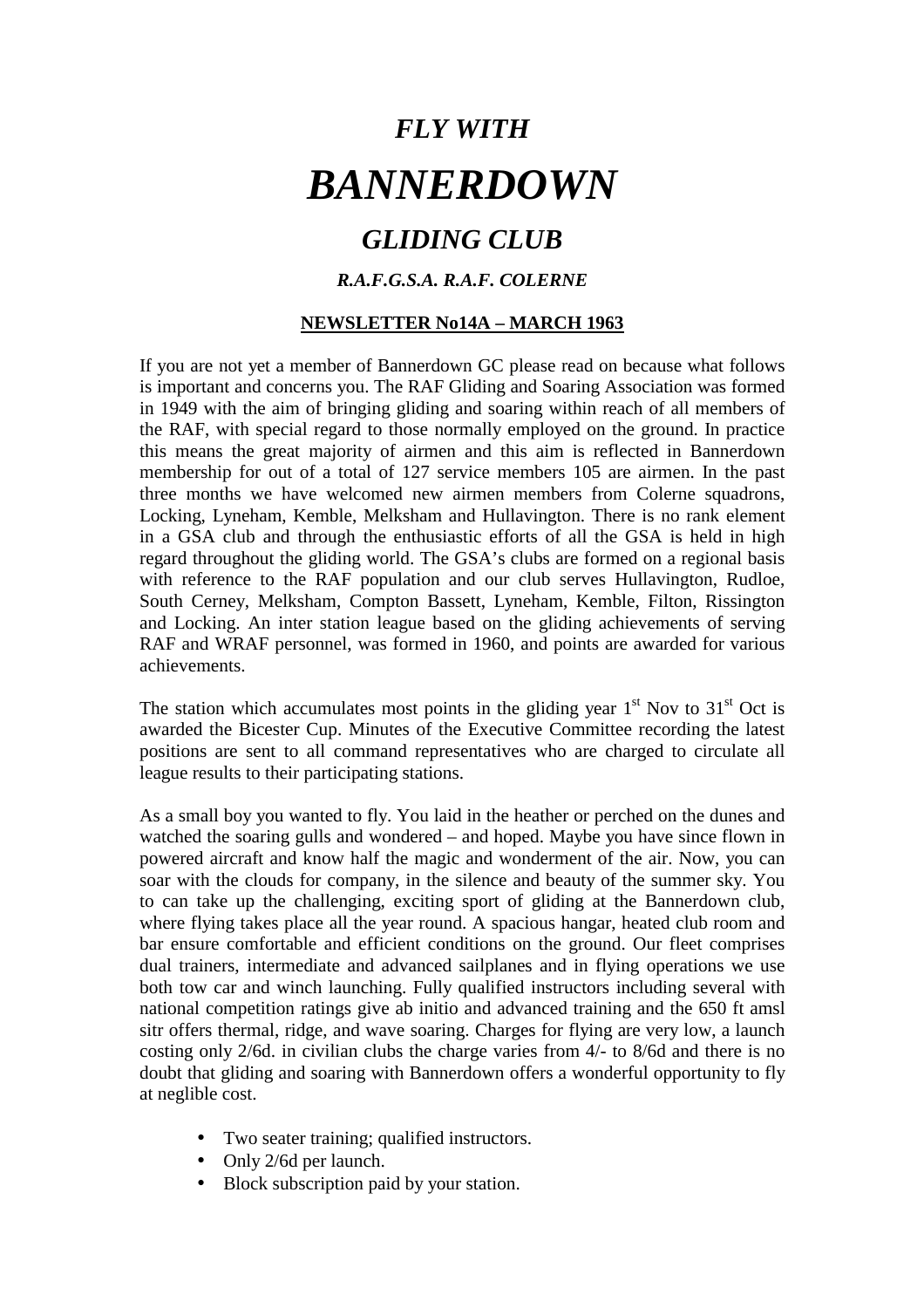- No medical examination.
- Cross country flying.
- Competitions flying and crewing, expeditions and wave project.

For further information apply to your station Officer i/c Gliding or better still join us any Saturday or Sunday or holiday at the clubroom and hangar number 24 on the south perimeter track. You will almost certainly fly on your first day and with normal progress you will go solo in about 4 hours flying time.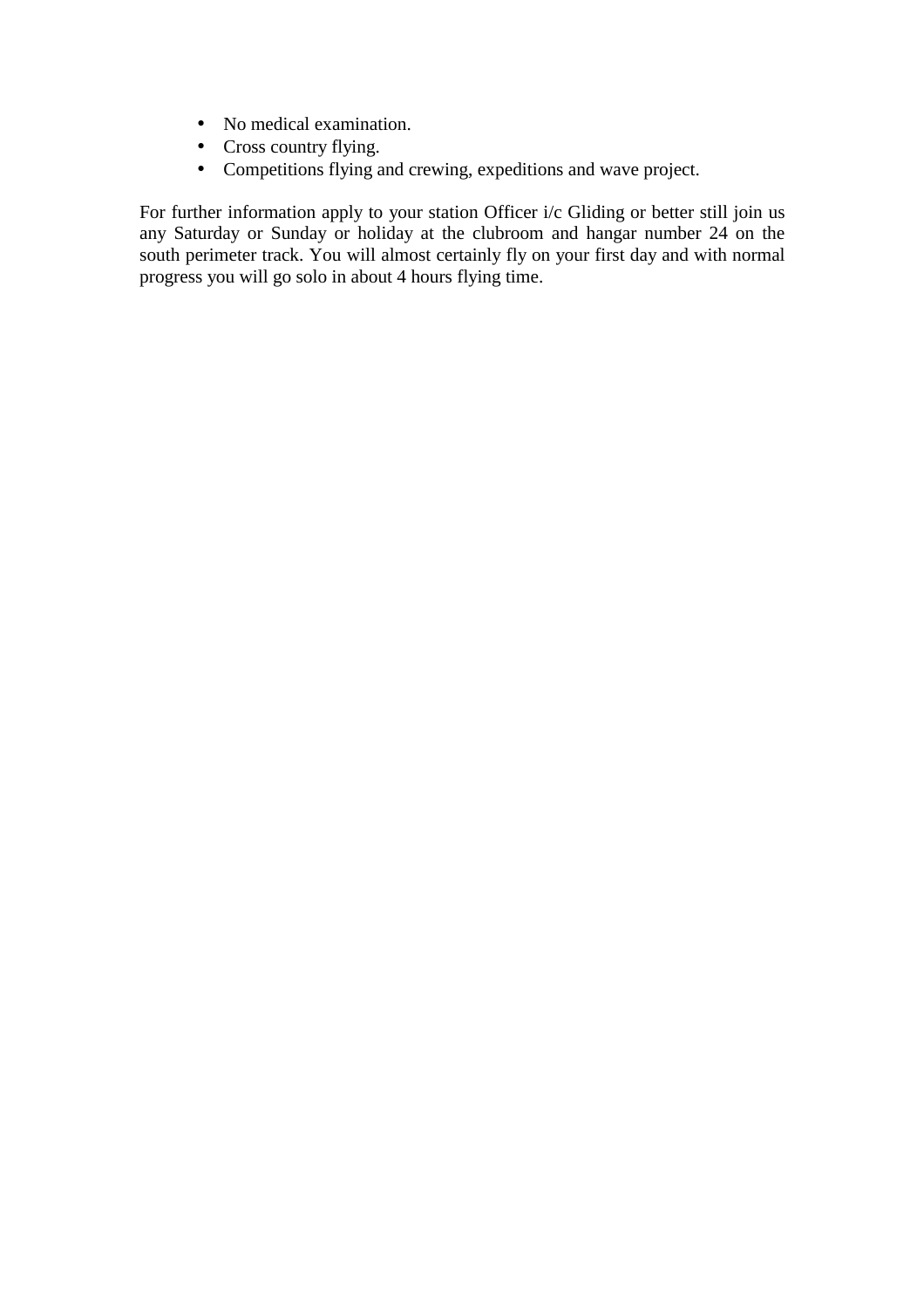## *GLIDING CLUB*

## *R.A.F.G.S.A. R.A.F. COLERNE*

#### **NEWSLETTER No15 – APRIL 1963**

When the deep freeze came to an end we had our fingers crossed for a bumper spring but high winds, rain and Hastings activity have restricted our flying to nine days only giving 23 hours for 249 launches – much below target. Nethertheless good attendance and high productivity have resulted in an excellent state of readiness in time for the unstable north easterlies and high insulation, which must surely be our lot in the next two months. At least we are armed with inspiration in the shape of Part 6'Cross-Country and Wave Soaring' of the American Soaring Handbook and it is hoped that all members will be gen-men by Whitsun. Talking of gen-men reminds us that the Oly 403 has been majored by Eric Hales, the Oly 2B by Alan Jury and the Sedburgh by Mike Lanng. In addition the 403 has been stripped and repainted by Gordon Mealing. When our fleet is fully settled in we shall have a spoilered T31, the Sedburgh, Mistress Tutor will be back with spoilers, the Eon Baby and the two Oly's, all of which will cater for our full membership. After two years of hard graft Vince Griffith has handed over the MT fleet to Roy Gaunt as a going concern and Roy will certainly need to keep 'em rolling because we hope soon to use the auto pulley method of launching. When that happens the launch rate is liable to be spectacular and indeed all members will need to observe the digital dictum. The move to our new clubhouse is complete; order has not yet been fully established but all mod cons are there including the bar, ably modified and installed by John Morris and Brian Hunt. Brian has now joined Denis Rickets and a small group dedicated to the production of a trailer for the Oly 2b while the Morris/Arnold flight office is being wired for heat, light and sound or so it would seem from the impressive control panel. As we go to press the Bicester competitions are about to start and we look forward to CFI Ed Meddings and Treasurer Max Bishop to keep Bannerdown at the top of the list, ably supported by keen crewmembers. Two interesting notices have recently appeared on the board, one offering a gliding/soaring week at Bicester May 6 – 12 for a total of 15 members and the second, perhaps not unrelated records that a special rule has been introduced limiting flying charges to a maximum of two hours on all certificate attempts and productive flights. This is a masterly bonus offer worthy of Mr Maudling and only sur-tax payers will remain unmoved.

Perhaps the most remarkable point which emerged from an interest packed AGM was our low achievement in A and B Certificates during last year. In spite of a good performance in almost all other directions we had only 7 B's and 1 C. Perhaps research could suggest why, but the CFI in his report, made it clear that even more student launches must be achieved this year for a much higher A and B rate and much earlier conversion of B's to C's.

The Committee for 1962/3 is: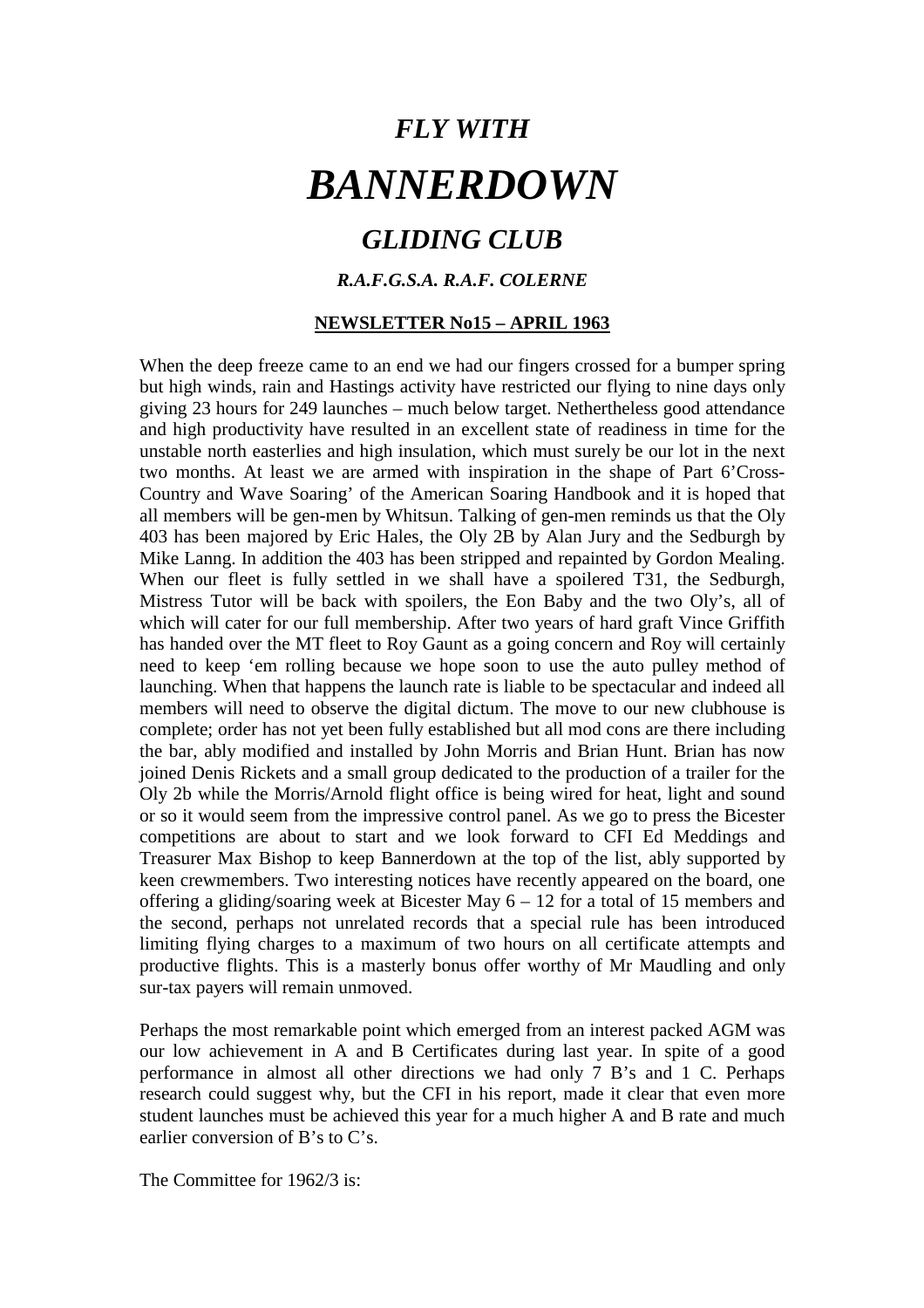| Group Captain G B Johns DSO, DFC, AFC | Chairman                     |
|---------------------------------------|------------------------------|
| Flight Lieutenant E J Meddings        | <b>CFI</b>                   |
| Squadron Leader G Mac. Bacon          | Treasurer                    |
| <b>Flight Lieutenant R Grundy</b>     | Secretary                    |
| Flight Lieutenant M J R Lanng         | <b>Equipment Member</b>      |
| Mr P Hutchings                        | <b>Publicity Member</b>      |
| <b>Sgt R Gaunt</b>                    | MT Member                    |
| <b>SAC</b> Standbridge                | Deputy MT Member             |
| <b>Chf Tech E Hales</b>               | <b>Technical Member</b>      |
| Cpl Tech A Jury                       | <b>Asst Technical Member</b> |
| Mr H Daniels OBE                      | Civilian Representative      |
|                                       |                              |

Plus the Gliding Representatives of RAF Melksham, RAF Lyneham, RAF Locking.

The Gliding Representatives of RAF Colerne, RAF Hullavington and RAF Rudloe Manor already hold offices on the Committee.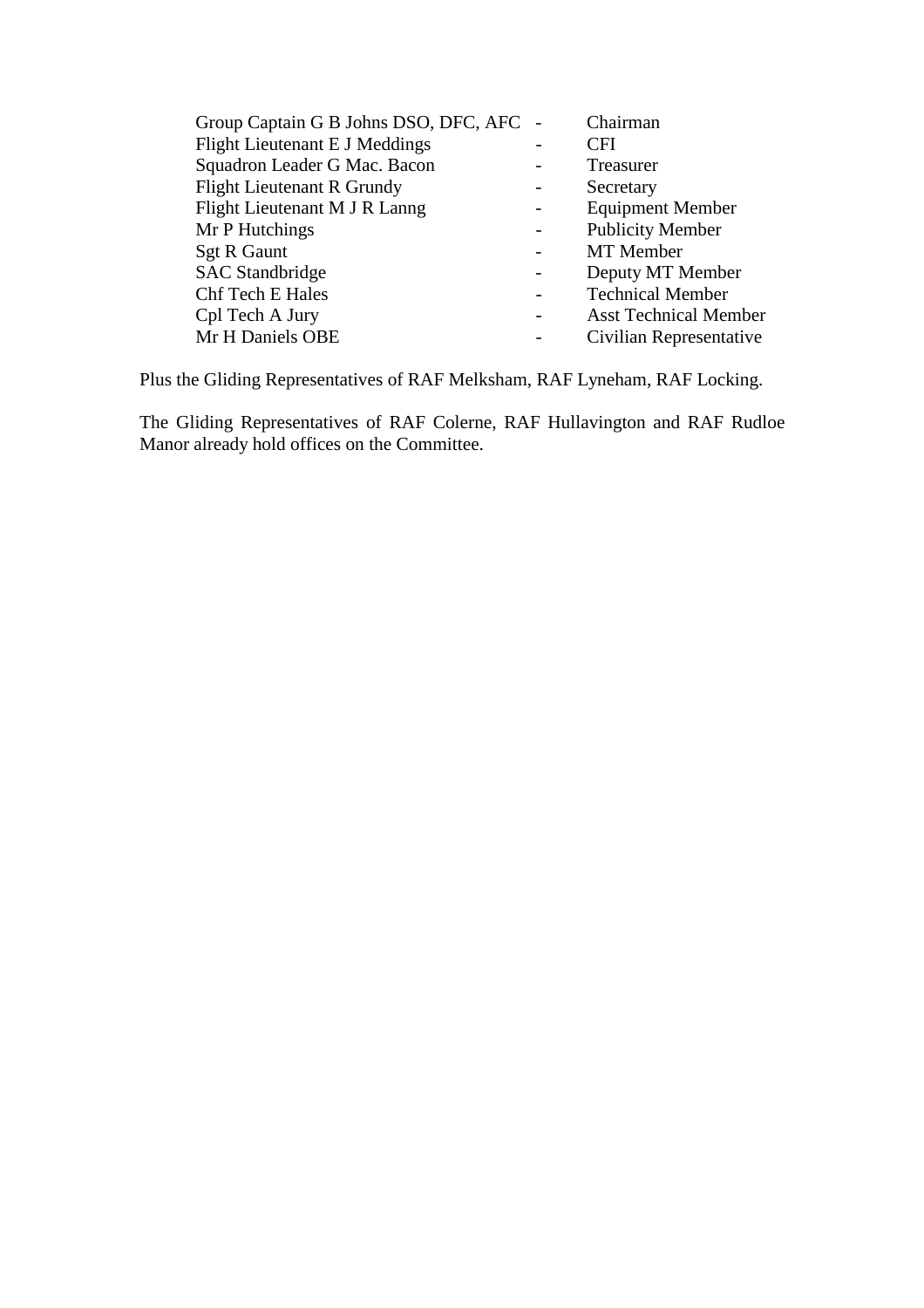## *GLIDING CLUB*

## *R.A.F.G.S.A. R.A.F. COLERNE*

#### **NEWSLETTER No16 – JUNE 1963**

Hopes for a record period April/ May were not fully realised on account of weather Willie and the requirements of an operational station. Nevertheless there has been good regular attendance, and there were some excellent personal achievements. At the Bicester Comps Max Bacon (K6) was overall third, taking 1000 points for the second task, a 136 mile triangle. Ed Meddings (Oly 2B) was ninth after an epic 6 hour flight on the same triangle whence he landed only one field short of base. John Morris and Eric Hales have had the expedition itch. On April  $21<sup>st</sup>$  they de-rigged the Oly and left at 7 am for Upavon where, with the generous help of John Willie and 1500 ft launches they soared the Huish ridge for  $3\frac{1}{2}$  and 4 hours 50 minutes respectively. However a subsequent sortie to Keevil saw Eric, after two launches and one thermal, sitting on Westbury ridge. This time he made no mistake and sweated out a well deserved 5 hours. In the mean time Mike Lanng completed his Silver with a cross country of exactly 100kms, Dick Grundy and John Griffiths soloed on a Bicester course, on the home site Brian Hunt and Douglas Collins soloed in the Tutor and aforesaid John Griffiths collected his C on his sixth solo flight. As usual Bannerdown gave good support to the Nationals. Harry Daniels was Chief RAF Operations Officer and John Morris his deputy; both had the honour to be presented to HRH Prince Phillip. Alan Jury was crew chief to S/Ldr J L Bayley who flew our 403 complete with radio and towcar (the towcar remained on the ground). Ann Meddings did a stint as crewman – woman and Christine Lanng was press officer. Gordon Mealing and Vince Griffiths have returned from Bicester with instructor categories and much praise for a thoroughly interesting and well organised coarse. Almost every weekend we have welcomed new members including Mac Macintyre from Cyprus, our instructors work hard with long Sedburgh lists and it is good to see growing lists under Tutor and Eon Baby headings.

It is also a pleasure to say again how much we appreciate Harry Daniels' generosity. He has given us the Colerne Cup, a fine trophy to be awarded annually to the member making the longest cross-country flight. Under the regulations all eligible have an equal chance on a handicapping system. Sunday April 28 saw the inauguration of the Daniels Auto-pulley launching system. This remarkable piece of equipment is precision made and beautifully finished; it occupies an area of only 2 foot 6 by 1 foot 8 inches and has been located on an extension of the chassis at the front of an old Humber towcar so that it is completely mobile. In use the cable has a parachute attached at each end. One end is hooked on, in the normal way, to a towcar that faces the launch point. The cable runs back a few yards to the pulley car, through guides, over two pulleys and then forward again down to the launch point to be hooked onto the glider. On the signal all out the towcar accelerates to the launch point and the glider takes off and climbs towards the pulley car. After the glider has hooked off, the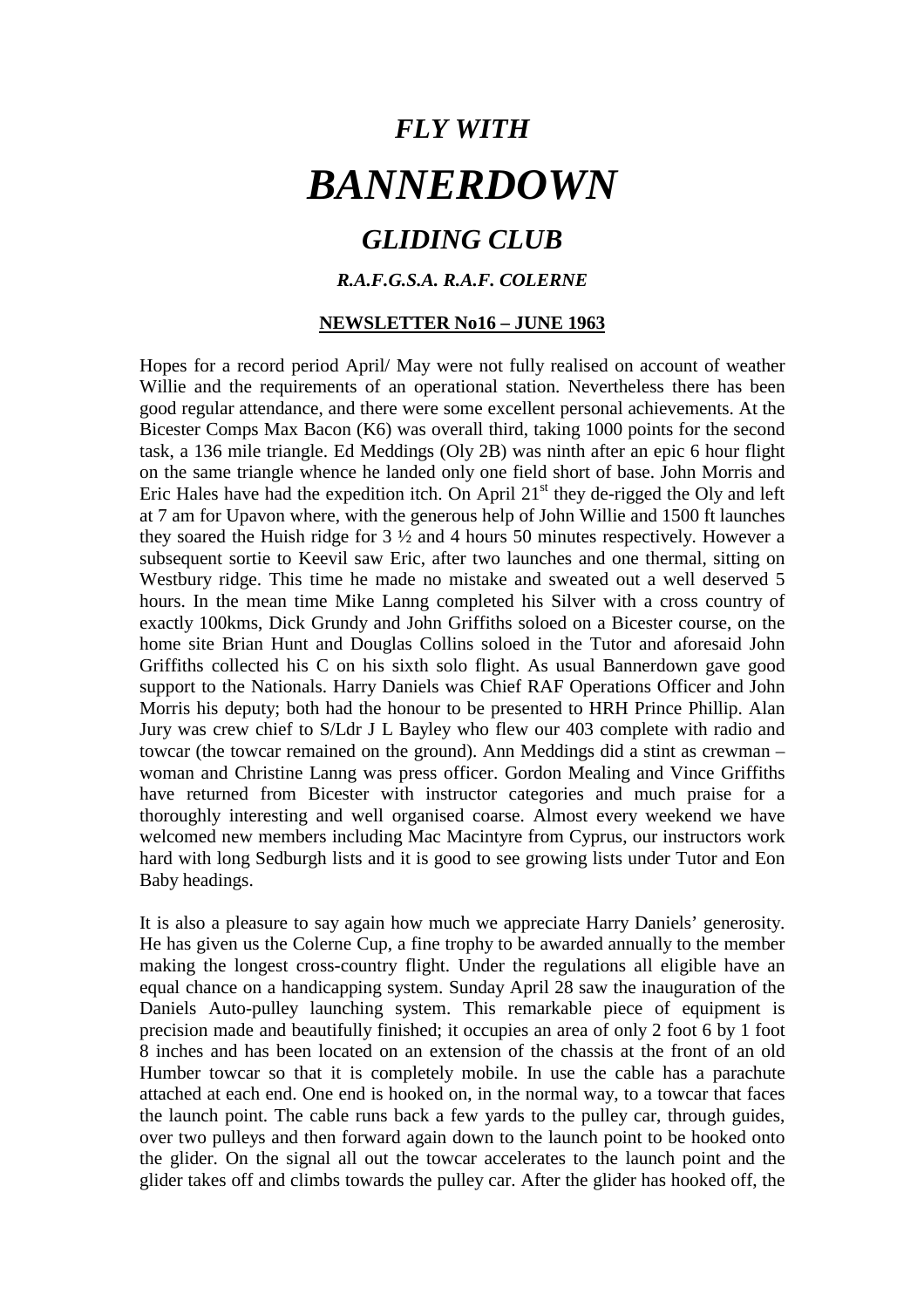tow car continues slowly to the launch point to deposit the cable end which has a parachute on it is then immediately available for the next launch, initiated by either the same towcar (which has returned to the pulley car position) alternatively by a second car which can be already there for immediate action. Using two towcars and faultless organisation it is possible to launch a glider every three minutes and already it has shown excellent possibilities for a much improved launch rate. The unique feature of our pulley system is however the automatic guillotine which operates immediately the wire exceeds a predetermined (steep) angle. A further addition to our equipment is a Calnan winch, a lightweight trailer type which will greatly facilitate and, we hope, encourage expeditions.

We are now completely installed in our new clubhouse and hangar on the southern perimeter track. The bar suffers no shortage of liquidity, the notice board is covered with gen. on all possible subjects and to one side a most elegant circular map shows terrain within the new silver distance 100km from the airfield. It is evident from this that all-rounders and really keen types should learn Welsh for 'good afternoon', 'telephone', 'de-rig' and 'beer' – and the best of British luck to them all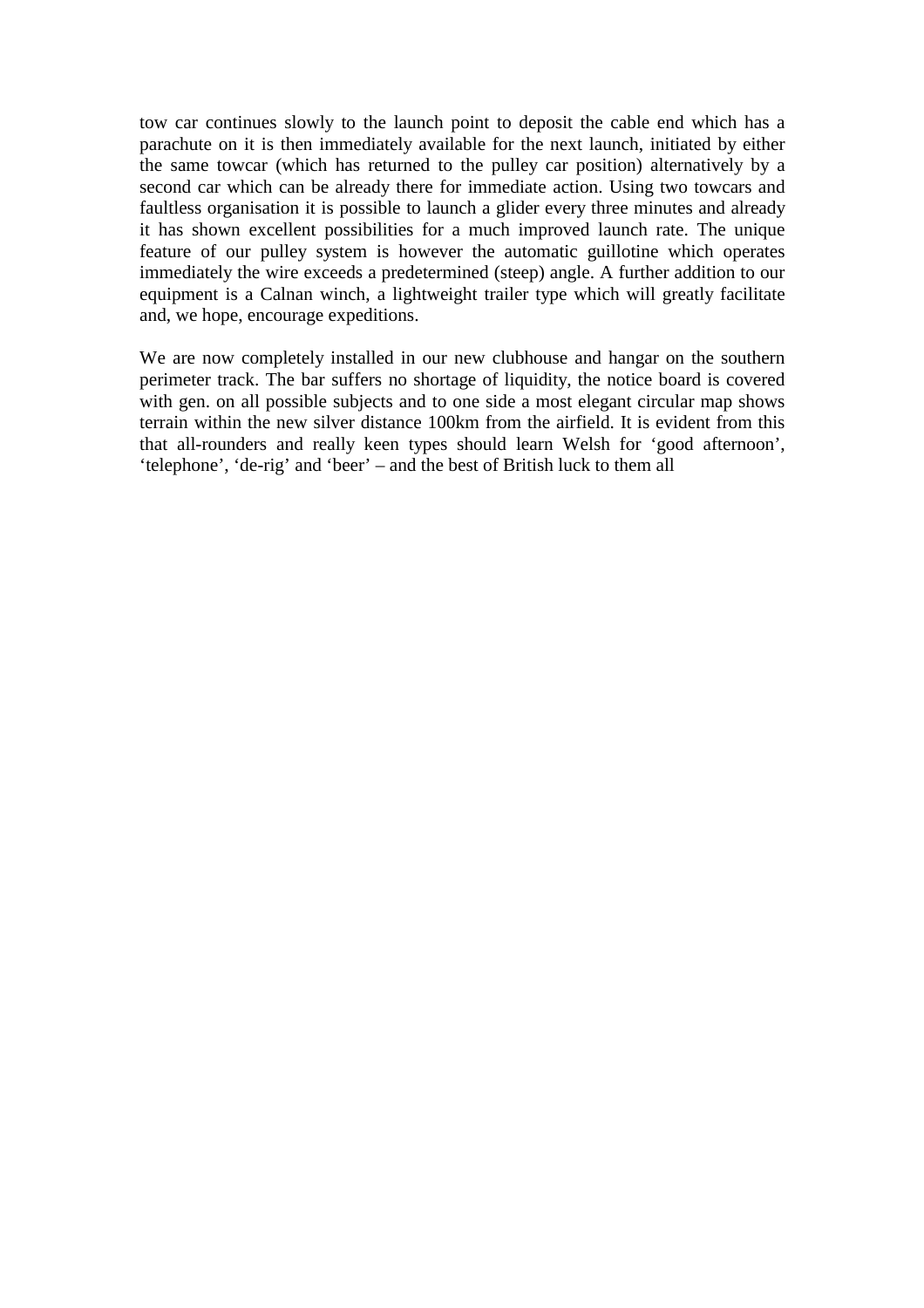## *GLIDING CLUB*

## *R.A.F.G.S.A. R.A.F. COLERNE*

### **NEWSLETTER No17 – AUGUST 1963**

In recent weeks we missed the company of cheerful 'Chalkie' our met man member and discovered he is on a course. This reassured us somewhat in view of the recent antics of Weather Willie, and on his return we expect him to get Willie under control again so that we shall do better than the 740 launches for 112 hours, during the last period. Nevertheless, activity has been brisk and we are now familiar with the sight of tow cars and trailers heading out to far off places. Tug Wilson and Roy Gaunt each got their Silver duration and distance, Vince Griffiths went off on a maiden cross country to Calne and Eric Hales declared Lasham, 53 miles, arrived safely but with awful 'ush in the barograph department, so the lad has to do it again. Chris Gildea missed Gold distance by 18 miles, landing near Norwich after 5 hard hours, Hugh Bellingham arrived near Oxford and Mac Macintyre went to Devon, both for Silver distance. Two seater types to graduate to Mistress Tutor include Malcolm Hinder, Vic Cornah, JD Smith, S Lodge, while P Finch and Doug Collins notched their C's. on 14<sup>th</sup> July a small group frustrated by weather conditions on the home site and believing in the old adage – Never wait to aviate – seized and dismembered the 2B and the Baby, fled to Huish, rigged and flew eight hours on the ridge. We are delighted to record this because expeditions are a sure sign of hard core enthusiasm, which is infectious. Coming events include the departure of Tug Wilson and Owen Harris on an instructors course, while Alan Jury and Mike Lanng were nominated for the Bicester Aspirants Comps  $3<sup>rd</sup> - 7<sup>th</sup>$  August. A further great attraction is the camp to be organised at Keevil  $6 - 14$ <sup>th</sup> August, to which all are heartily invited. It is intended to fly all day and every day and this will be a wonderful opportunity for pupils and pundits alike especially as the Westbury ridge is only 4 ½ miles away.

In the midst of all this busy-ness came the rumour later confirmed that we are to lose both our CFI and Treasurer on posting which will be a big blow, but that's how it is and we can only hope that we may attract equally hard-working and experienced gliding types to carry on with the very fine foundation that they have laid for us. STOP PREE: Bill Bailey has just arrived from Drifield and we sure do welcome him.

A review of our fleet shows that all aircraft are now spoilered or braked and in full serviceability. The MT fleet has been rationalised and is ready to cope with auto tow or Daniel's auto pulley launching whenever the wind direction allows, while the Callnan winch is a tremendous asset for the aforementioned expeditions.

The mobile flight office is now fully operational with all mod cons including automatic light signalling, effective windsock, and stair to the 1<sup>st</sup> floor and anemometer. It certainly makes a businesslike contribution to our operations making no secret of its function in displaying a stern admonition PAY AS YOU FLY in large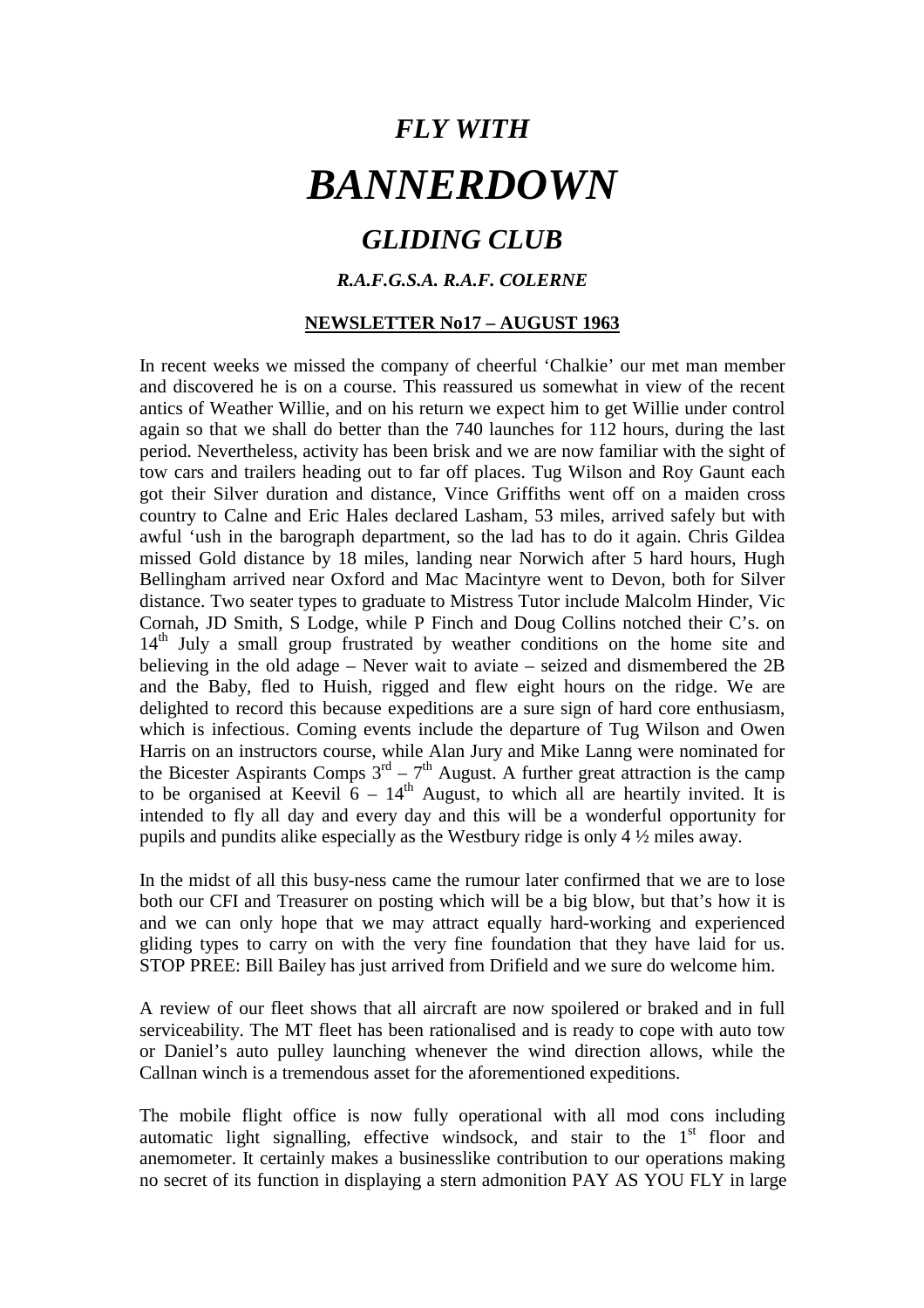red letters, but only 2/6d per launch takes the sting out of that. Membership increase during the period was 19 and the club total now stands at a healthy 194.

At a recent committee meeting a number of decisions affecting membership and subscriptions were taken and summarised as follows:

Unless covered by block subs from your station subs are 50/- per annum or 30/- per six months. Members dependants 25/- or 15/- respectively. There is now a non-flying membership without subscription. Flying fees remain as previously but are now required to be paid in an envelope into the steel box provided. Passenger flying will continue to be mainly after 6pm at a cost of 5/- per flight but potential new full members can have a first priority flight at any time at a cost of 10/-

All members and readers are to note that airfield driving regulations must be observed at all times. All who have not yet done so are to report to SATCO to read airfield driving instructions and obtain a signed permit so to drive. In addition a new membership application form recently introduced requires airfield driving authorisation from SATCO before membership is completed.

STOP, STOP PRESS: Dunkeswell Regional Comps. Bannerdown members Ed Meddings and Max Bacon sharing the 403 took first place after an exciting well flown contest.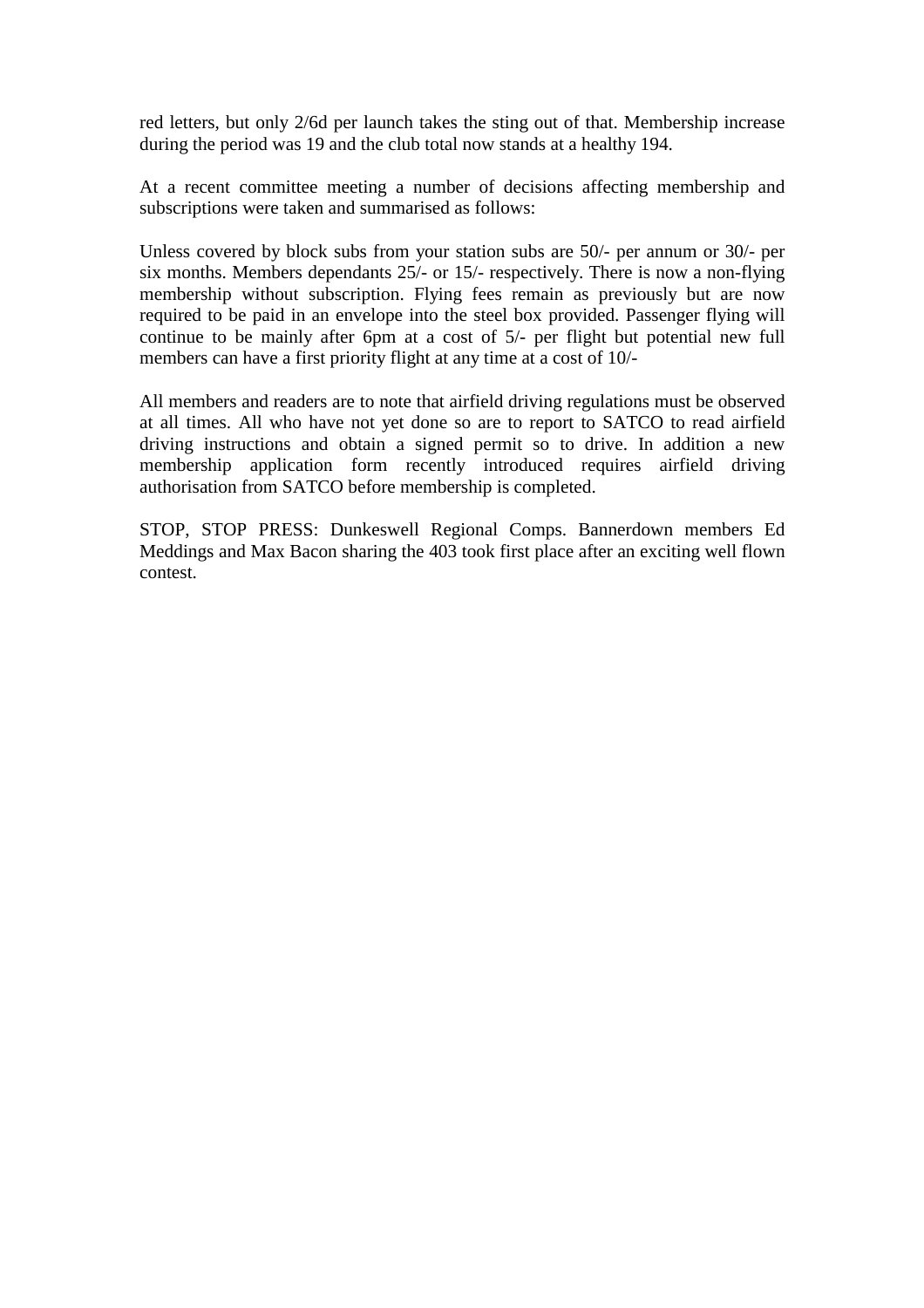## *GLIDING CLUB*

## *R.A.F.G.S.A. R.A.F. COLERNE*

#### **NEWSLETTER No18 – OCTOBER 1963**

Quotation for the period (!)

 'Tis the hard grey weather Breeds hard English men' Charles Kingsley

Nevertheless 730 launches from 101 hours were flown and the period was full of activity. First of our achievements, reflecting great credit on the club and setting a fine example from the top was CFI Ed Meddings and Treasurer Max Bacon's joint win in the Dunkeswell comps. Flying the 403 they got down to business straight away when Ed won the first day's triangle task via Merryfield and Milverton by no less than 45 minutes. A second strike was made by Max next day when for free distance he flew to Perranporth a full twenty miles further than the second man. Following this fine effort Bannerdown effectively wrote their name on the cup when Ed won the next day's race to Davidstowmoor over 100k in 2 hours 15 minutes beating the only other arrival by 45 minutes. At this point our representatives were 800 points in front of No2 a margin not reduced after the remaining two days. At the Bicester Aspirants week  $5<sup>th</sup>$  August poor conditions prevented a satisfactory contest but we claim second place through Alan Jury. As usual his flying was 'with it' but on one occasion so was his landing and the resulting long float did no good to the Oly nose. Towards the end of the period Alan Yates and Bill Bailey were nominated at very short notice to fly in the RNGSA Comps at Lasham and they kept the Bannerdown flag well flying by finishing in  $3^{rd}$  spot. August  $7^{th}$  saw establishment of a camp at Keevil under the leadership of Alan Yates. In mixed weather conditions there was a reasonable attendance and 166 launches were flown for 26 hours. Another small foray concerned two short expeditions to Nympsfield, both of which yielded valuable experience for ridge first timers.

It is good to record other personal achievements in particular Eric Hales completed Silver by his second journey to Lasham (mit ticking barograph) and the conversion of our only lady flying member to the Oly 2b. it seems not so long ago we were recording Kathy Fielding's first ascent in the Baby and her perseverance, application and good record are a fine example to all. conversion to the Baby include S Lodge, C Hall, B Chaplin, J Arnold and D Collins, while Padre Mckenzie our new secretary, A/P/O Batchelor have soloed for A & B certificates. Looking ahead to the future we have nominated P Bellingham, C Gildea, T Wilson, Mac Macintyre and M Valentine for instructor courses. Looking back however to our ab-initio intake during the summer it shall seem that we need to redouble our efforts to recruit new members to keep all these instructors busy so it behoves us all to spread the word. Those who can 'take it' during autumn and winter, circuit bashing, will be ready to soar in the spring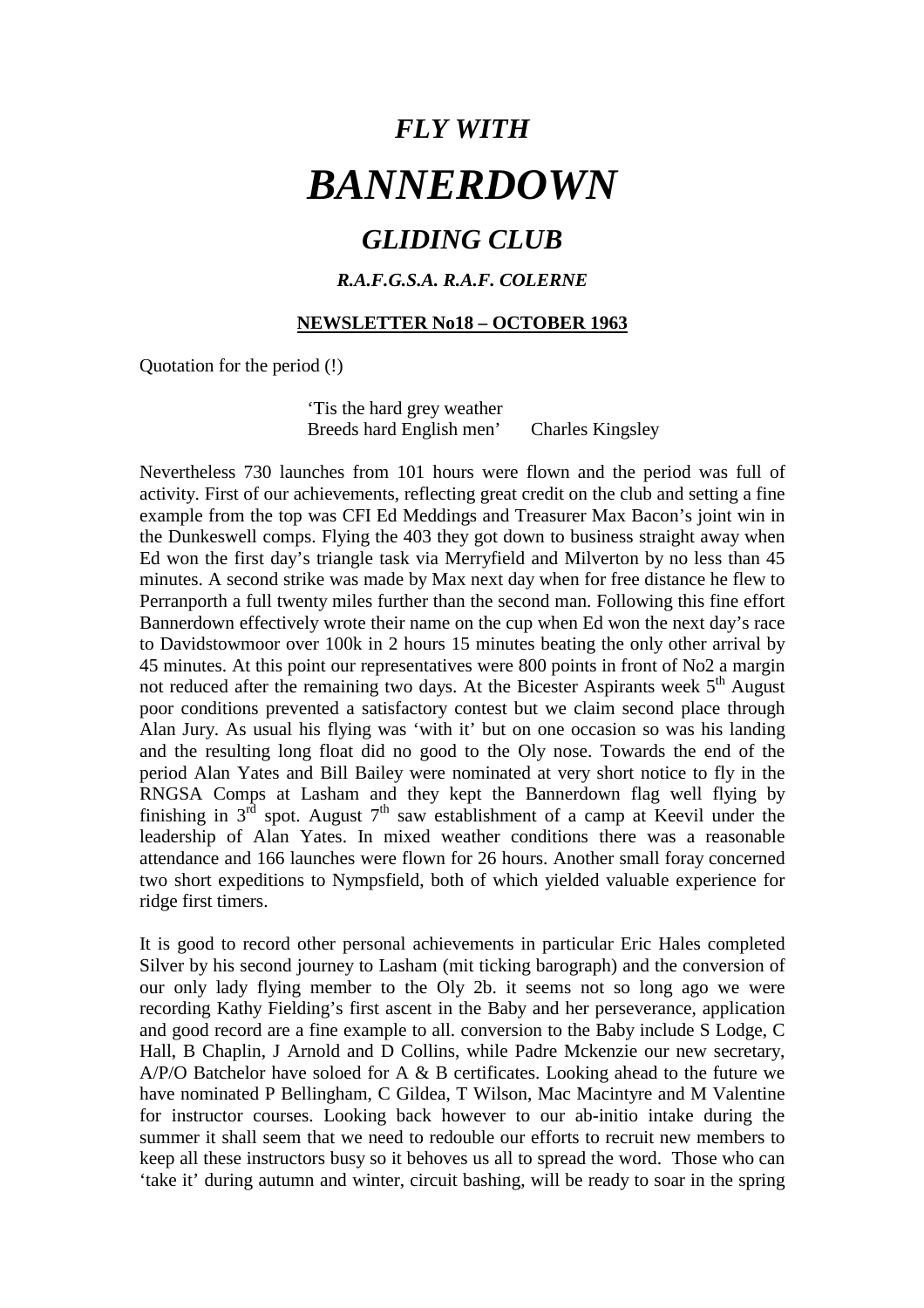long before the hibernators are fledged. As foreshadowed in our last letter there has been a reshuffle in the committee following the departure of Ed Meddings and Max Bacon. We certainly do owe them a great deal for their experience and guidance in development of the club and wish them well in their next postings. New gu'nor is Mike Lanng whom we welcome with great pleasure; new secretary is Padre Mckenzie and Richard Grundy has taken over the lolly box. A great deal of work falls on these office holders and as we all gain experience in club affairs we should give them ever increasing help so that espirit and achievement continues its good progress. Great plans are afoot already, there will probably be a camp October  $2 - 9<sup>th</sup>$  during which time ridges local to Keevil may yield 5 hour legs or ridge experience. The Wild winch is to be made completely mobile with own 'steam', the Calnan to be converted to twodrum operation with own prime mover, while a diesel winch has been sited and feelers are out. Someone else has located a large bus and there are great ideas for a mobile club room-cum flight office. Finally one day someone will write the inside story of our equipment; the latest chapter would concern the tractor, which just appeared one Saturday in September and has been going ever since.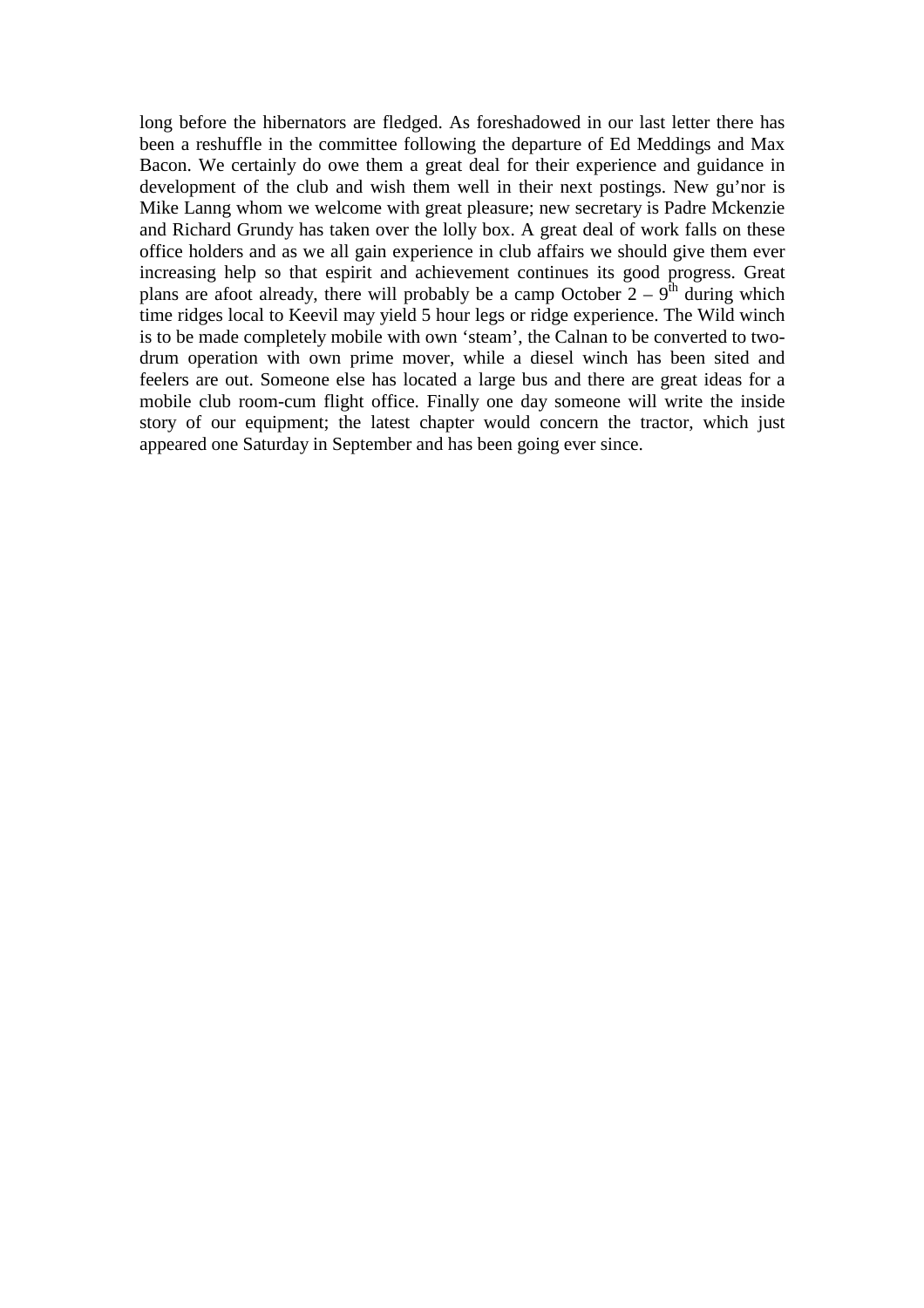# *GLIDING CLUB*

## *R.A.F.G.S.A. R.A.F. COLERNE*

## **NEWSLETTER No19 – DECEMBER 1963**

It is inevitable at this time of year that the aerial productivity is reduced although we did manage 277 launches for 32.59 hours during the period. Particularly heartening was the news of our share of the subsidy and we congratulate all members whose achievements contributed to £105 received. Possibly it might have been more but for power flying priority – or if there were a handicapping system to take care of that! Even at this late stage our expedition enthusiasts are still active for Mike Channon did 4 hours at Huish and Mac Macintyre got his silver leg with 5 ¼ hours on the Nympsfield ridge.

Ground work continues with a resolution of the launching policy and a full programme of vehicle and aircraft maintenance. The 403 has been cocooned until the spring and sits alongside the dismembered Grunau which arrived ex Germany November  $1<sup>st</sup>$ , this will be a tough one to prepare as neither timber nor glue are up to standard but we look forward to good service from this replacement of the Eon. The hangar appears to be littered with trailers in variou8s stages of construction. Eric Hales and family and Hugh Bellingham are building a lightweight job for the 403. A lightweight chassis has arrived for the 2b and Grunau and a new T21 conveyer is being carpentered and engineered by Roy Gaunt and Mac Macintyre. The latter has also done a good job on the tractor and is concerned with Tug Wilson and Padre Mckenzie in a mod to the Calnan Winch.

CFI Mike Lanng has bought the Order Book up to date and all are to sign forthwith. Christmas cards are on sale at 9d each, see specimen on notice board. Following the 'sardine' farewell party to Ed Meddings and Max Bacon on November  $9<sup>th</sup>$  (68 bodies) in the clubroom all vertical to begin with) there will be a Christmas party on December 14<sup>th</sup>, see board for details.

During the last few weeks we have been both instructed and entertained by Alan Yates and his colleagues on the weekly independent TV programme The Elements. In particular the speeded up films of cloud formation, and practical demonstrations have shown the great value of visual aids and the gliding content has been most interesting. Suitably edited and condensed this series could make a real impact on potential recruits to our sport.

Our trophies for 1963 have gone to:

Officer Cadet Clive Hall. (Now on initial training at South Cerney). He wins the Bannerdown Trophy for the novice who puts in the greatest effort into club activities both in the air and on the ground.